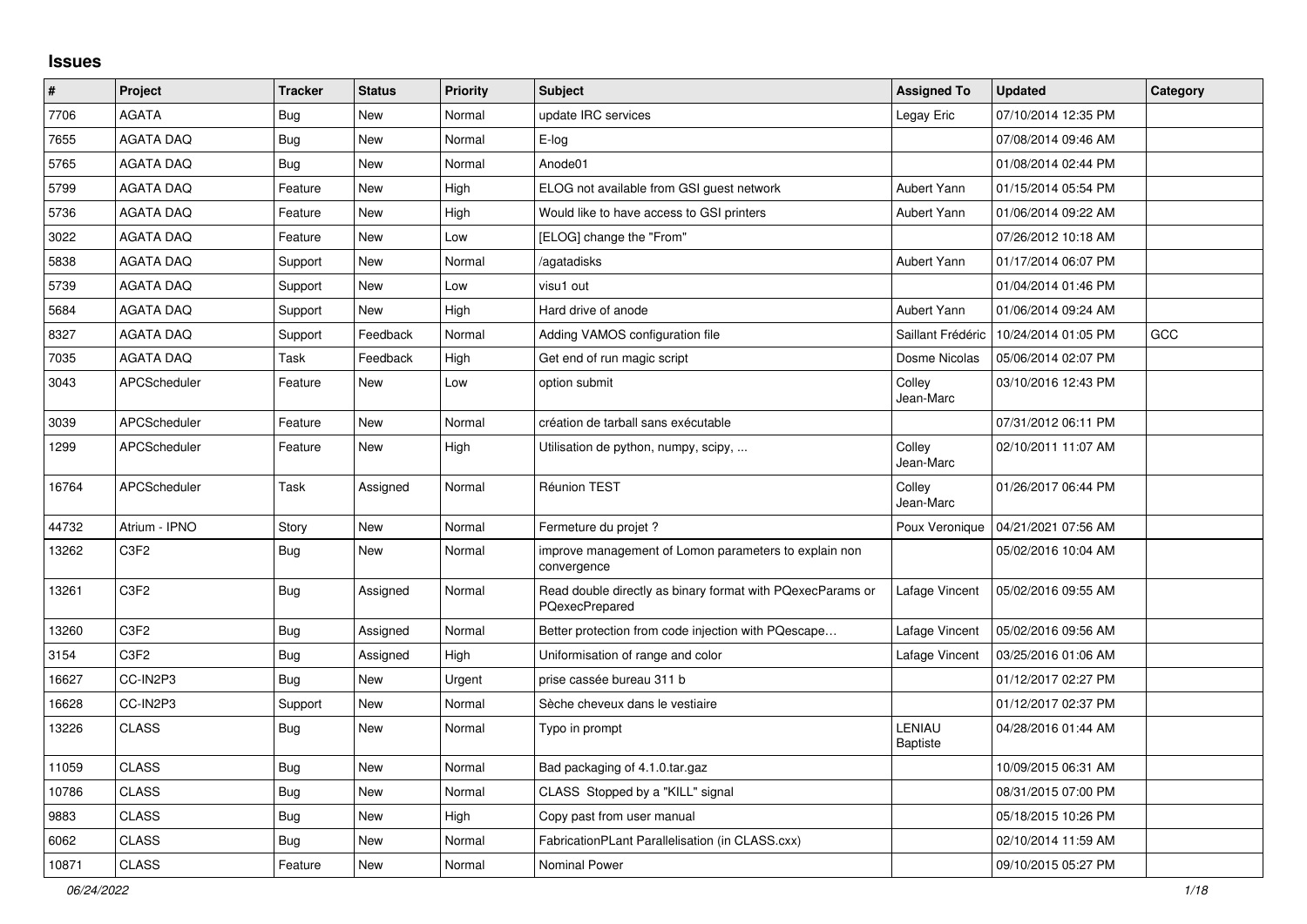| $\sharp$ | Project                              | <b>Tracker</b> | <b>Status</b> | <b>Priority</b> | <b>Subject</b>                                           | <b>Assigned To</b>                 | <b>Updated</b>      | Category |
|----------|--------------------------------------|----------------|---------------|-----------------|----------------------------------------------------------|------------------------------------|---------------------|----------|
| 10255    | <b>CLASS</b>                         | Feature        | New           | Normal          | Take into account Load Factor Evolution                  | <b>MOUGINOT</b><br>Baptiste        | 06/26/2015 11:33 AM |          |
| 10227    | <b>CLASS</b>                         | Feature        | <b>New</b>    | Immediate       | <b>MURE GUI</b>                                          | <b>MOUGINOT</b><br><b>Baptiste</b> | 06/23/2015 01:36 PM |          |
| 9790     | <b>CLASS</b>                         | Feature        | <b>New</b>    | High            | neutron & γ Spectrum calculation                         |                                    | 04/29/2015 12:15 PM |          |
| 9789     | <b>CLASS</b>                         | Feature        | New           | Normal          | Multi Stream in EQM                                      |                                    | 04/29/2015 12:12 PM |          |
| 9788     | <b>CLASS</b>                         | Feature        | <b>New</b>    | Normal          | Multi Stream in FabricationPlant                         |                                    | 04/29/2015 12:10 PM |          |
| 9787     | <b>CLASS</b>                         | Feature        | New           | Normal          | Multi Stream in FabricationPlant/EQM                     |                                    | 04/29/2015 12:10 PM |          |
| 7385     | <b>CLASS</b>                         | Feature        | New           | High            | <b>GUI devellopment</b>                                  | LENIAU<br><b>Baptiste</b>          | 04/29/2015 12:15 PM |          |
| 7380     | <b>CLASS</b>                         | Feature        | <b>New</b>    | High            | ReactorFacility                                          | LENIAU<br><b>Baptiste</b>          | 06/11/2014 11:06 AM |          |
| 7379     | <b>CLASS</b>                         | Feature        | <b>New</b>    | Normal          | FrontEnd                                                 | <b>MOUGINOT</b><br><b>Baptiste</b> | 06/11/2014 11:05 AM |          |
| 6748     | <b>CLASS</b>                         | Feature        | <b>New</b>    | Normal          | Charger un parc présimulé à partir du .root              |                                    | 04/03/2014 11:36 AM |          |
| 5377     | <b>CLASS</b>                         | Feature        | New           | Low             | enrichment factory                                       |                                    | 10/21/2013 03:15 PM |          |
| 5376     | <b>CLASS</b>                         | Feature        | New           | Low             | Reactor batch creation                                   |                                    | 10/21/2013 03:14 PM |          |
| 5350     | <b>CLASS</b>                         | Feature        | <b>New</b>    | Low             | Set some quality criteria on Pu when building a MOX fuel |                                    | 10/22/2013 11:50 AM |          |
| 5329     | <b>CLASS</b>                         | Feature        | <b>New</b>    | Low             | Power density                                            |                                    | 10/14/2013 05:58 PM |          |
| 10065    | <b>CLASS</b>                         | Support        | New           | Normal          | Multi-Threading in CLASS                                 |                                    | 06/05/2015 11:30 AM |          |
| 11522    | <b>CLASS</b>                         | Task           | <b>New</b>    | Normal          | Separate the separation plant from the fabrication plant |                                    | 12/16/2015 10:22 AM |          |
| 9784     | <b>CLASS</b>                         | Bug            | In progress   | Normal          | Wrong diagnosis                                          | <b>MOUGINOT</b><br><b>Baptiste</b> | 05/05/2015 02:21 PM |          |
| 9916     | <b>CLASS</b>                         | Bug            | Feedback      | Urgent          | CLASS compilation fails with gcc5 (5.1.0)                |                                    | 06/30/2015 11:55 PM |          |
| 8669     | <b>DCOD</b>                          | <b>Bug</b>     | <b>New</b>    | Normal          | error during compilation                                 |                                    | 12/05/2014 06:19 PM |          |
| 5592     | <b>DCOD</b>                          | Bug            | New           | Low             | environment test missing in ./configure                  |                                    | 11/29/2013 11:19 AM |          |
| 8668     | <b>DCOD</b>                          | Feature        | <b>New</b>    | Normal          | filterdiff is missing                                    |                                    | 12/05/2014 06:17 PM |          |
| 8667     | <b>DCOD</b>                          | Feature        | New           | Normal          | uuid missing                                             |                                    | 12/05/2014 06:14 PM |          |
| 5503     | <b>DCOD</b>                          | Feature        | New           | Low             | test ada 2012 in ./configure                             |                                    | 11/13/2013 04:54 PM |          |
| 4937     | <b>DCOD</b>                          | Feature        | New           | Low             | Implement Hobbit/Zabbix scripts                          | Grave Xavier                       | 08/27/2013 11:19 AM |          |
| 4932     | <b>DCOD</b>                          | Task           | New           | Low             | DCOD testing                                             | Grave Xavier                       | 08/26/2013 03:35 PM |          |
| 5462     | <b>DCOD</b>                          | Bug            | Feedback      | Low             | Cleaning tags                                            | Grave Xavier                       | 01/25/2018 09:25 AM |          |
| 5751     | Electronic Control and<br>Monitoring | Feature        | New           | Low             | buildcfg with some error message                         |                                    | 01/06/2014 05:43 PM |          |
| 5688     | Electronic Control and<br>Monitoring | Task           | New           | Low             | Mercurialiser configuration files                        | Legay Eric                         | 12/19/2013 09:59 AM |          |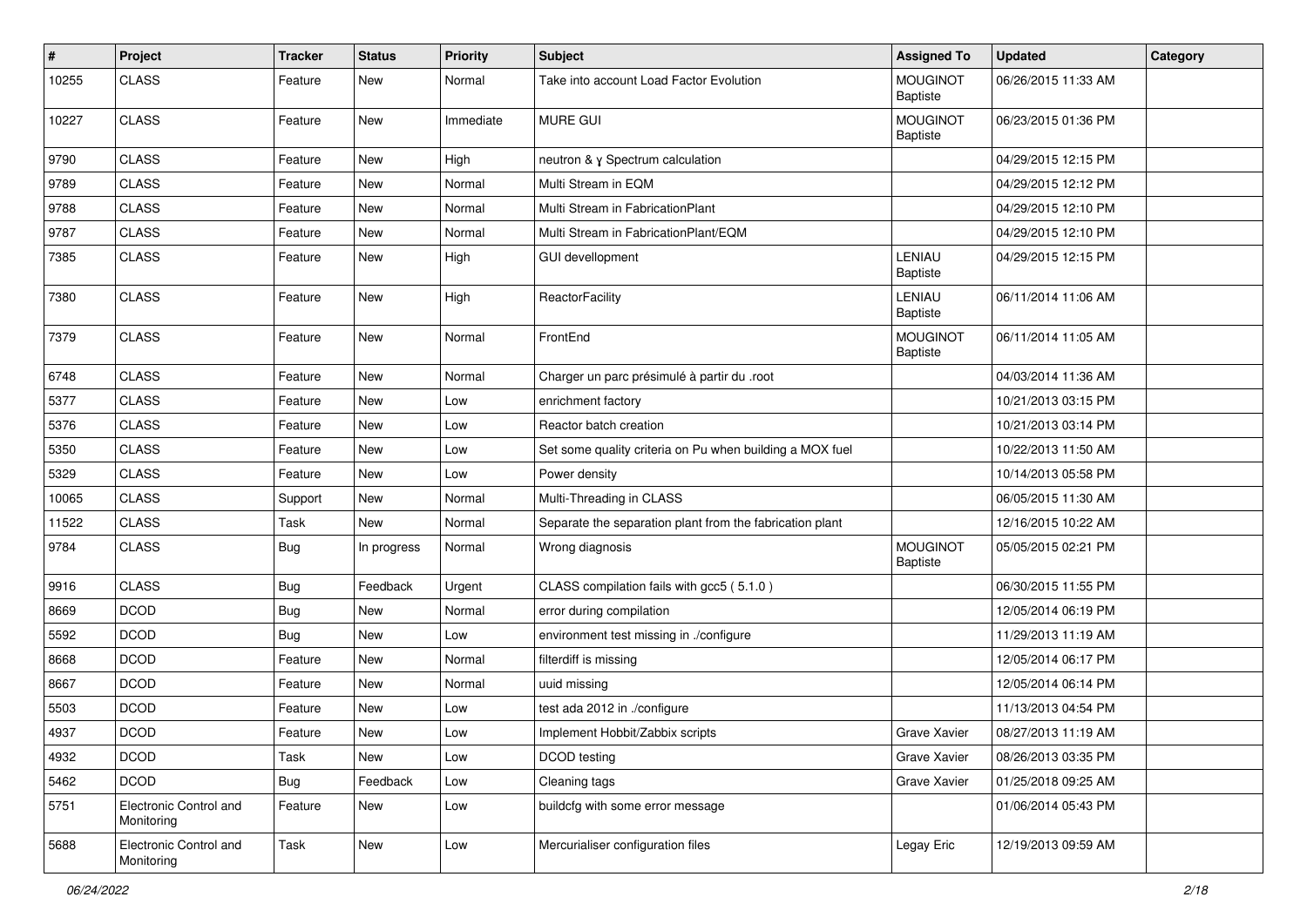| $\vert$ # | Project                              | <b>Tracker</b> | <b>Status</b> | <b>Priority</b> | <b>Subject</b>                                                  | <b>Assigned To</b>  | <b>Updated</b>      | Category                |
|-----------|--------------------------------------|----------------|---------------|-----------------|-----------------------------------------------------------------|---------------------|---------------------|-------------------------|
| 5795      | Electronic Control and<br>Monitoring | <b>Bug</b>     | Feedback      | Normal          | Time out digitizer sever                                        | Pietri Stephane     | 01/13/2014 10:32 AM |                         |
| 5759      | Electronic Control and<br>Monitoring | <b>Bug</b>     | Feedback      | Normal          | bug checknarvalnodes 1                                          | Ralet Damian        | 01/17/2014 10:54 AM |                         |
| 12993     | <b>ENX</b>                           | Bug            | <b>New</b>    | Normal          | init.enx                                                        | Dosme Nicolas       | 03/30/2016 02:37 PM | <b>ENX Core</b>         |
| 5448      | <b>ENX</b>                           | <b>Bug</b>     | <b>New</b>    | Normal          | configure enx                                                   |                     | 10/30/2013 10:31 AM | <b>ENX Core</b>         |
| 5447      | <b>ENX</b>                           | <b>Bug</b>     | <b>New</b>    | Low             | make distclean - DCOD                                           | Legay Eric          | 11/13/2013 04:05 PM | <b>ENX Core</b>         |
| 3834      | <b>ENX</b>                           | <b>Bug</b>     | New           | Low             | Removing data8 type for MM and MD                               |                     | 01/17/2013 06:08 PM | <b>ENX Core</b>         |
| 8693      | <b>ENX</b>                           | Feature        | <b>New</b>    | Normal          | sauver log_level                                                |                     | 12/09/2014 03:54 PM | <b>ENX Core</b>         |
| 5527      | <b>ENX</b>                           | Feature        | <b>New</b>    | Low             | Named register list                                             |                     | 11/18/2013 05:30 PM | <b>Drivers</b>          |
| 4652      | <b>ENX</b>                           | Feature        | New           | Low             | rename appenders.ad[sb]                                         |                     | 06/13/2013 10:19 AM | <b>ENX Core</b>         |
| 2644      | <b>ENX</b>                           | Feature        | <b>New</b>    | Low             | Que faire en cas de multiple connexion sans quit                |                     | 01/22/2013 05:04 PM | <b>ENX Core</b>         |
| 852       | <b>ENX</b>                           | Feature        | New           | Low             | Better handling of exception in empty skeleton                  | Legay Eric          | 01/30/2013 03:58 PM | <b>Driver Generator</b> |
| 659       | <b>ENX</b>                           | Feature        | New           | Normal          | Gestion des arbres DOM                                          |                     | 01/16/2013 11:33 AM | <b>ENX Core</b>         |
| 656       | <b>ENX</b>                           | Feature        | New           | Low             | named register                                                  |                     | 01/30/2013 03:59 PM | <b>ENX Core</b>         |
| 42        | <b>ENX</b>                           | Feature        | New           | Urgent          | Module ID Handler                                               |                     | 06/05/2013 02:27 PM | <b>ENX Core</b>         |
| 5572      | <b>ENX</b>                           | Support        | New           | Low             | Cleaning autorconf                                              | Legay Eric          | 11/25/2013 03:23 PM | <b>Driver Generator</b> |
| 5431      | <b>ENX</b>                           | Support        | New           | Low             | Cleaning compilation chain                                      | Legay Eric          | 10/29/2013 10:18 AM | <b>ENX Core</b>         |
| 660       | <b>ENX</b>                           | Support        | <b>New</b>    | High            | Documentation                                                   | Legay Eric          | 05/27/2010 10:55 AM | Documentation           |
| 3851      | <b>ENX</b>                           | Task           | <b>New</b>    | Low             | [named register] Tagging new print                              |                     | 01/22/2013 05:04 PM | <b>ENX Core</b>         |
| 3833      | <b>ENX</b>                           | Task           | New           | Low             | [named register] Modifying MD and MM command type               |                     | 01/17/2013 06:06 PM | <b>ENX Core</b>         |
| 3832      | <b>ENX</b>                           | Task           | <b>New</b>    | Low             | [named register] New control                                    |                     | 01/17/2013 06:04 PM | <b>ENX Core</b>         |
| 5710      | ENX                                  | Support        | Assigned      | Low             | Documentation - Named function                                  | Dosme Nicolas       | 02/25/2014 04:58 PM |                         |
| 5144      | <b>ENX</b>                           | Bug            | Feedback      | Low             | ENX + P42 regression                                            | Legay Eric          | 10/02/2013 11:09 AM | <b>ENX Core</b>         |
| 4184      | <b>ENX</b>                           | Bug            | Feedback      | Normal          | fonctionnement ENX linux 64 bits avec gnat_pro-7.1.1            | Peyré Jean          | 06/11/2013 09:11 PM | <b>Drivers</b>          |
| 113       | <b>ENX</b>                           | Bug            | Feedback      | High            | remove reference to T_Result constants                          | Legay Eric          | 05/16/2011 01:26 PM | <b>Driver Generator</b> |
| 631       | ftsmonitor                           | Feature        | New           | Low             | History of a DN access                                          |                     | 10/22/2010 10:10 AM |                         |
| 5547      | G4IDS                                | Task           | <b>New</b>    | Normal          | [Three Body Decay]                                              | Sotty<br>Christophe | 11/22/2013 01:47 PM |                         |
| 5538      | G4IDS                                | Task           | New           | Normal          | [Config 2009-2012] MiniBall Efficiency                          | Sotty<br>Christophe | 11/20/2013 02:35 PM |                         |
| 5537      | G4IDS                                | Task           | New           | Low             | [Config 2009-2012] Estimated position of the implantation point | Sotty<br>Christophe | 11/20/2013 02:21 PM |                         |
| 5536      | G4IDS                                | Task           | New           | Low             | [Config 2009-2012] Gaussian-like vs Point-like source           | Sotty<br>Christophe | 11/20/2013 02:01 PM |                         |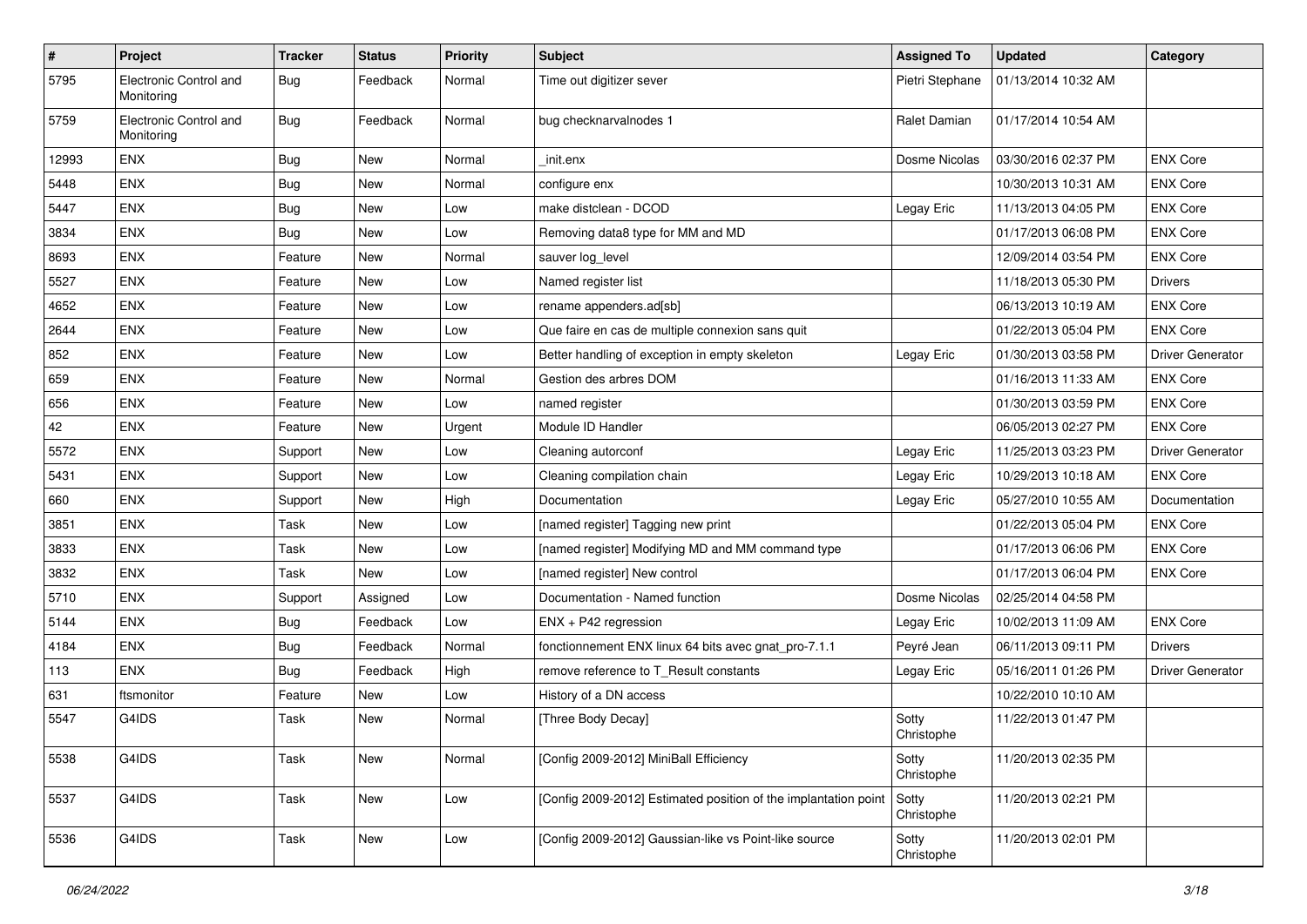| #     | Project      | <b>Tracker</b> | <b>Status</b> | <b>Priority</b> | <b>Subject</b>                                         | <b>Assigned To</b>  | <b>Updated</b>      | Category   |
|-------|--------------|----------------|---------------|-----------------|--------------------------------------------------------|---------------------|---------------------|------------|
| 5535  | G4IDS        | Task           | New           | Normal          | [Config 2009-2012] Beta-"gamma (induced)" coincidences | Sotty<br>Christophe | 11/20/2013 02:39 PM |            |
| 51461 | <b>GRAND</b> | Task           | New           | Normal          | WP 4.4: pipeline simulation                            |                     | 06/24/2022 03:13 PM | soft simu  |
| 51444 | GRAND        | Task           | <b>New</b>    | Normal          | WP 3.5: infra documentation                            |                     | 06/24/2022 01:50 PM | infra soft |
| 51442 | <b>GRAND</b> | Task           | New           | Normal          | WP 4.3: workflow and scheduler                         |                     | 06/24/2022 03:03 PM | infra soft |
| 49945 | <b>GRAND</b> | Task           | New           | Normal          | WP 11: improvement dating of events                    | voisin vincent      | 03/22/2022 02:31 PM |            |
| 49944 | <b>GRAND</b> | Task           | <b>New</b>    | Normal          | WP 10.3: data analysis                                 |                     | 03/18/2022 04:45 PM |            |
| 49943 | <b>GRAND</b> | Task           | New           | Normal          | WP 10.2: data taking                                   |                     | 03/18/2022 04:45 PM |            |
| 49942 | <b>GRAND</b> | Task           | <b>New</b>    | Normal          | WP 10.1: deployment                                    |                     | 03/18/2022 04:45 PM |            |
| 49941 | <b>GRAND</b> | Task           | New           | Normal          | WP 10: GP 300 setup                                    |                     | 03/18/2022 04:45 PM |            |
| 49940 | <b>GRAND</b> | Task           | <b>New</b>    | Normal          | WP 9.5: data analysis                                  |                     | 03/18/2022 03:35 PM |            |
| 49939 | <b>GRAND</b> | Task           | <b>New</b>    | Normal          | WP 9.4: data taking                                    |                     | 06/23/2022 08:19 PM |            |
| 49938 | <b>GRAND</b> | Task           | New           | Normal          | WP 9.3: deployment commissioning                       |                     | 03/18/2022 03:27 PM |            |
| 49937 | <b>GRAND</b> | Task           | <b>New</b>    | Normal          | WP 9.2: production detector adaptation                 |                     | 03/18/2022 03:32 PM |            |
| 49936 | <b>GRAND</b> | Task           | New           | Normal          | WP 9.1: detector design adaptation                     |                     | 03/21/2022 03:18 PM |            |
| 49935 | <b>GRAND</b> | Task           | <b>New</b>    | Normal          | WP 9: Nançay setup                                     |                     | 03/18/2022 12:20 AM |            |
| 49934 | <b>GRAND</b> | Task           | <b>New</b>    | Normal          | WP 8.3: trigger evaluation                             |                     | 03/21/2022 10:28 AM |            |
| 49933 | <b>GRAND</b> | Task           | New           | Normal          | WP 8.2: final reconstruction                           |                     | 03/18/2022 04:39 PM |            |
| 49932 | <b>GRAND</b> | Task           | <b>New</b>    | Normal          | WP 8.1: SLT info definition                            |                     | 03/18/2022 04:39 PM |            |
| 49931 | <b>GRAND</b> | Task           | <b>New</b>    | Normal          | WP 8: data reconstruction study                        |                     | 03/21/2022 10:28 AM |            |
| 49930 | <b>GRAND</b> | Task           | New           | Normal          | WP 7: second level trigger (SLT)                       |                     | 03/21/2022 10:28 AM |            |
| 49929 | <b>GRAND</b> | Task           | <b>New</b>    | Normal          | WP 6.4: frontend implementation                        |                     | 04/14/2022 02:24 PM |            |
| 49928 | <b>GRAND</b> | Task           | New           | Normal          | WP 6.3: testbench                                      |                     | 06/24/2022 12:58 PM |            |
| 49927 | <b>GRAND</b> | Task           | New           | Normal          | WP 6.2: analytical method                              |                     | 06/24/2022 12:41 PM |            |
| 49926 | <b>GRAND</b> | Task           | <b>New</b>    | Normal          | WP 6.1: neuronal network method                        |                     | 03/21/2022 01:40 PM |            |
| 49925 | <b>GRAND</b> | Task           | New           | Normal          | WP 6: first level trigger (FLT)                        |                     | 03/21/2022 10:28 AM |            |
| 49924 | <b>GRAND</b> | Task           | <b>New</b>    | Normal          | WP 5.2: noise event selection                          |                     | 03/18/2022 05:13 PM |            |
| 49923 | <b>GRAND</b> | Task           | New           | Normal          | WP 5.5: EAS selection                                  |                     | 03/18/2022 05:13 PM |            |
| 49922 | <b>GRAND</b> | Task           | New           | Normal          | WP 5.4: reconstruction                                 |                     | 03/18/2022 05:13 PM |            |
| 49921 | GRAND        | Task           | New           | Normal          | WP 5.3: calibration                                    |                     | 03/18/2022 05:13 PM |            |
| 49919 | <b>GRAND</b> | Task           | New           | Normal          | WP 5.1: data taking                                    |                     | 03/18/2022 05:13 PM |            |
| 49918 | GRAND        | Task           | New           | Normal          | WP 5: GP 13/100 experimental DB analysis               |                     | 03/18/2022 05:13 PM |            |
| 49917 | GRAND        | Task           | New           | Normal          | WP 4.2: validation                                     |                     | 03/18/2022 03:08 PM |            |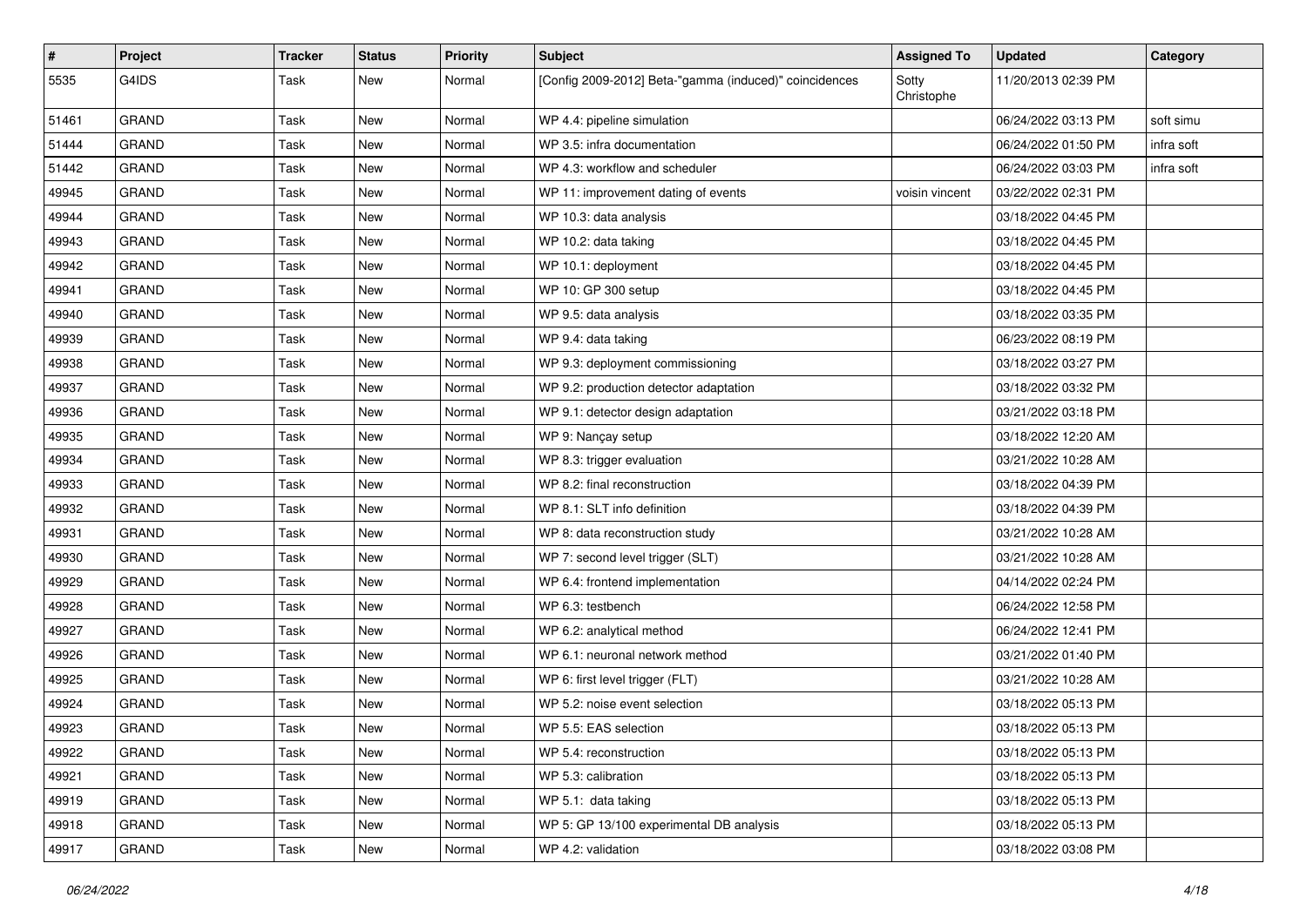| $\vert$ # | Project       | <b>Tracker</b> | <b>Status</b> | <b>Priority</b> | Subject                                                                            | <b>Assigned To</b>   | <b>Updated</b>      | Category |
|-----------|---------------|----------------|---------------|-----------------|------------------------------------------------------------------------------------|----------------------|---------------------|----------|
| 49916     | <b>GRAND</b>  | Task           | <b>New</b>    | Normal          | WP 4.1: production, storing & management                                           |                      | 03/18/2022 03:06 PM |          |
| 49915     | <b>GRAND</b>  | Task           | <b>New</b>    | Normal          | WP 4: Creating GRAND simulation                                                    |                      | 03/18/2022 12:20 AM |          |
| 49914     | <b>GRAND</b>  | Task           | <b>New</b>    | Normal          | WP 3.4: code distribution, software env.                                           |                      | 06/24/2022 01:41 PM |          |
| 49912     | GRAND         | Task           | <b>New</b>    | Normal          | WP 3.3: manage software infra : CI, quality, DB engine                             |                      | 03/18/2022 03:03 PM |          |
| 49911     | <b>GRAND</b>  | Task           | <b>New</b>    | Normal          | WP 3.2: calibration monotoring DB                                                  |                      | 03/18/2022 05:13 PM |          |
| 49910     | <b>GRAND</b>  | Task           | <b>New</b>    | Normal          | WP 3.1: manage data event DB                                                       |                      | 06/24/2022 01:55 PM |          |
| 49909     | GRAND         | Task           | <b>New</b>    | Normal          | WP 3: software infra and database                                                  |                      | 06/24/2022 01:48 PM |          |
| 49908     | <b>GRAND</b>  | Task           | <b>New</b>    | Normal          | WP 1.3 : LPNHE WP coordination                                                     | Martineau<br>Olivier | 03/20/2022 05:35 PM |          |
| 49906     | <b>GRAND</b>  | Task           | New           | Normal          | WP 1.1: finance                                                                    |                      | 03/18/2022 05:13 PM |          |
| 49905     | <b>GRAND</b>  | Task           | <b>New</b>    | Normal          | WP 1: GRAND management                                                             |                      | 03/18/2022 05:13 PM |          |
| 49904     | GRAND         | Task           | New           | Normal          | WP 2.9: detector monotoring                                                        |                      | 03/18/2022 05:13 PM |          |
| 49903     | <b>GRAND</b>  | Task           | <b>New</b>    | Normal          | WP 2.8: detector calibration                                                       |                      | 03/18/2022 05:13 PM |          |
| 49902     | <b>GRAND</b>  | Task           | <b>New</b>    | Normal          | WP 2.7: code quality and documentation                                             | Colley<br>Jean-Marc  | 03/18/2022 05:13 PM |          |
| 49901     | GRAND         | Task           | <b>New</b>    | Normal          | WP 2.6: common tools                                                               |                      | 03/18/2022 05:13 PM |          |
| 49900     | <b>GRAND</b>  | Task           | <b>New</b>    | Normal          | WP 2.5: reconstruction method                                                      |                      | 03/18/2022 02:57 PM |          |
| 49899     | <b>GRAND</b>  | Task           | <b>New</b>    | Normal          | WP 2.4: antenna network simulation                                                 |                      | 06/24/2022 02:48 PM |          |
| 49898     | <b>GRAND</b>  | Task           | <b>New</b>    | Normal          | WP 2.3: unit detector modeling and coding                                          |                      | 06/24/2022 02:11 PM |          |
| 49897     | GRAND         | Task           | <b>New</b>    | Normal          | WP 2.2: input output format fie                                                    |                      | 03/18/2022 12:22 AM |          |
| 49896     | <b>GRAND</b>  | Task           | <b>New</b>    | Normal          | WP 2.1: software architecture and optimization                                     |                      | 03/18/2022 05:13 PM |          |
| 49895     | <b>GRAND</b>  | Task           | <b>New</b>    | Normal          | WP 2: GRANDLIB modelization and software                                           |                      | 06/24/2022 02:48 PM |          |
| 9528      | <b>IGOSat</b> | Task           | New           | Normal          | phases projet                                                                      |                      | 03/24/2015 03:58 PM |          |
| 9527      | <b>IGOSat</b> | Task           | New           | Normal          | (SAE / ODB) Réalisation de cartes électroniques pour le<br>satellite IGOSat        |                      | 03/24/2015 03:52 PM |          |
| 9526      | <b>IGOSat</b> | Task           | New           | Normal          | (SCI) Electronique d'acquisition de l'instrument Scintillateur                     |                      | 03/24/2015 03:50 PM |          |
| 9525      | <b>IGOSat</b> | Task           | New           | Normal          | (ODB / SCAO) Conception de la SCAO / Interfaçage avec<br>l'odb                     |                      | 03/27/2015 10:11 AM |          |
| 9524      | <b>IGOSat</b> | Task           | <b>New</b>    | Normal          | (ODB) Logiciel de Vol                                                              |                      | 03/24/2015 03:41 PM |          |
| 9151      | <b>IGOSat</b> | Task           | New           | Normal          | (ODB) Code de simulation fonctionelle                                              |                      | 02/18/2015 05:13 PM |          |
| 9137      | <b>IGOSat</b> | Task           | New           | Normal          | (PRO) Phase C                                                                      |                      | 03/24/2015 03:58 PM |          |
| 9136      | <b>IGOSat</b> | Task           | New           | Normal          | (PRO) Phase B                                                                      |                      | 03/24/2015 03:58 PM |          |
| 9116      | <b>IGOSat</b> | Task           | Assigned      | Normal          | (STM) Conception mécanique                                                         |                      | 02/11/2015 03:43 PM |          |
| 9115      | <b>IGOSat</b> | Task           | Assigned      | Normal          | (SCI) Banc de test du scintillateur, simulations et estimation de<br>la dose reçue |                      | 02/11/2015 03:41 PM |          |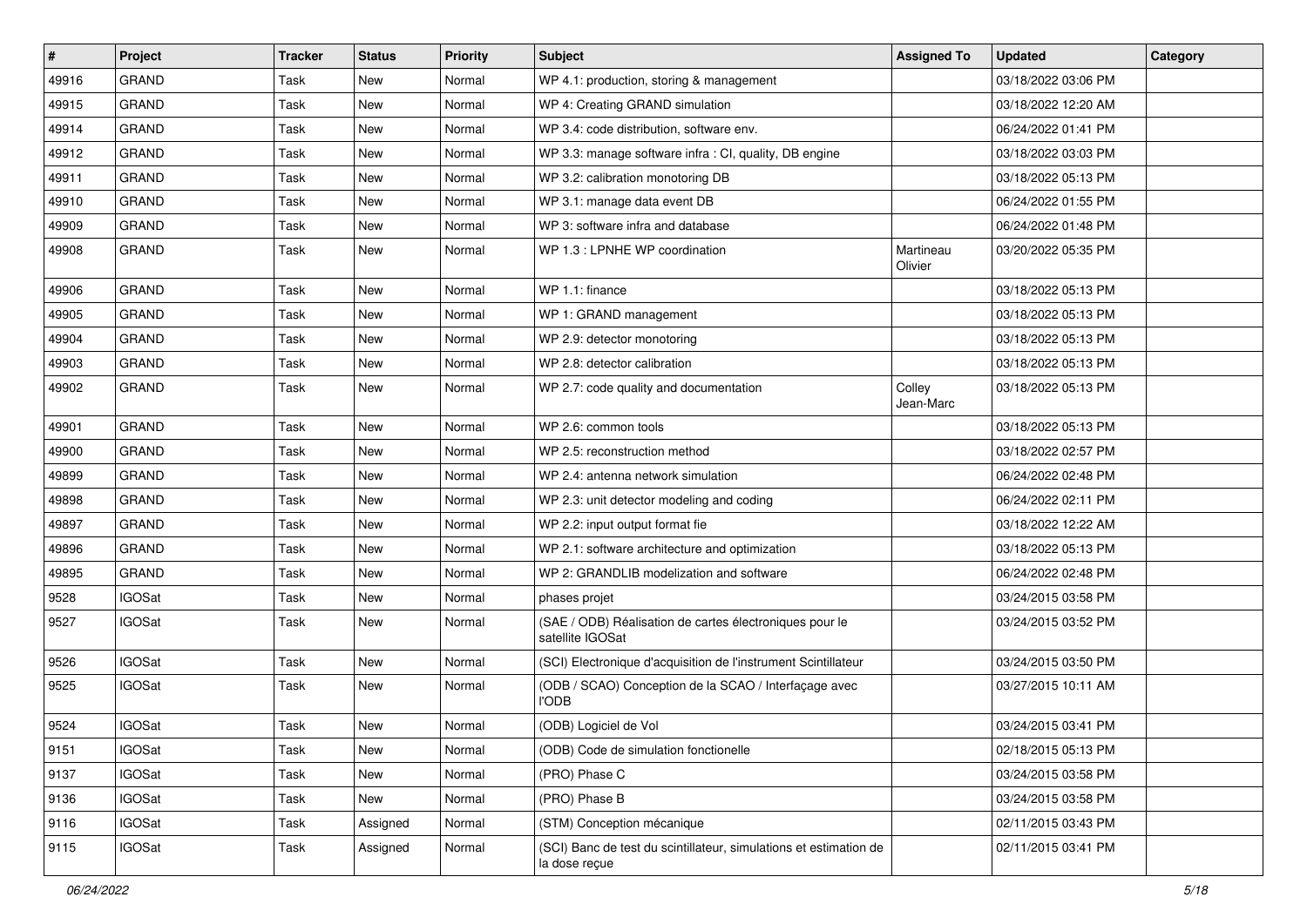| $\vert$ # | Project         | <b>Tracker</b> | <b>Status</b> | <b>Priority</b> | Subject                                                                                                        | <b>Assigned To</b>        | <b>Updated</b>      | Category |
|-----------|-----------------|----------------|---------------|-----------------|----------------------------------------------------------------------------------------------------------------|---------------------------|---------------------|----------|
| 9111      | <b>IGOSat</b>   | Task           | Assigned      | Normal          | (TEL) Mise en oeuvre de la carte de télécommunication                                                          |                           | 03/24/2015 03:36 PM |          |
| 9109      | <b>IGOSat</b>   | Task           | Assigned      | Normal          | (SYS) Ingénierie système                                                                                       |                           | 02/11/2015 02:05 PM |          |
| 9108      | <b>IGOSat</b>   | Task           | Assigned      | Normal          | (SCA) Modélisation de la boucle de contrôle SCAO                                                               |                           | 02/11/2015 02:00 PM |          |
| 9103      | <b>IGOSat</b>   | Task           | Assigned      | Normal          | (SCI) Banc de test du scintillateur                                                                            |                           | 02/10/2015 06:48 PM |          |
| 9102      | <b>IGOSat</b>   | Task           | Assigned      | Normal          | (SOL) Conception de la station sol                                                                             |                           | 02/10/2015 06:48 PM |          |
| 9101      | <b>IGOSat</b>   | Task           | Assigned      | Normal          | (STM) Réalisation d'un modèle structurel et thermique                                                          |                           | 02/10/2015 06:48 PM |          |
| 9100      | <b>IGOSat</b>   | Task           | Assigned      | Normal          | (SAE) Réalisation d'un banc de test du système d'alimentation<br>électrique                                    |                           | 02/10/2015 06:48 PM |          |
| 9098      | <b>IGOSat</b>   | Task           | Assigned      | Normal          | (SCA) Capteurs d'attitude et Banc de Contrôle                                                                  |                           | 02/11/2015 01:57 PM |          |
| 9099      | <b>IGOSat</b>   | Task           | In progress   | Normal          | (PRO) Phase A                                                                                                  |                           | 03/24/2015 03:58 PM |          |
| 36236     | IN2P3-Forge     | Support        | New           | High            | Synchronisation demandée pour un serveur Mercurial                                                             |                           | 04/13/2021 09:07 AM |          |
| 35994     | IN2P3-Forge     | Support        | New           | Normal          | Synchronisation demandée pour un serveur Mercurial                                                             |                           | 01/11/2019 03:10 PM |          |
| 44518     | IN2P3-Forge     | <b>Bug</b>     | In progress   | High            | find-user dialog much slower since migration                                                                   | <b>ROUET</b><br>Jean-René | 05/05/2021 02:28 PM |          |
| 9491      | <b>JEM-EUSO</b> | Support        | <b>New</b>    | Normal          | I need to access also to AWG Euso balloon documents                                                            |                           | 03/18/2015 03:36 PM |          |
| 7641      | KickSlot        | Feature        | In progress   | Normal          | Procédure perte mot de passe                                                                                   | Flieller Cyril            | 09/04/2014 02:55 PM |          |
| 48757     | LabInvent       | Feature        | New           | Immediate       | *** F - DIVERS TODO (à dispatcher)                                                                             | <b>Pallier Etienne</b>    | 01/19/2022 04:12 PM |          |
| 47957     | LabInvent       | Feature        | <b>New</b>    | Normal          | *** F - ENTITY - Les GROUPES (de User ou Materiel) :<br>Thématique, Métier, Projet, Site (+ Pole ou Service ?) |                           | 12/13/2021 11:12 AM |          |
| 47951     | LabInvent       | Feature        | <b>New</b>    | Normal          | *** F - Etiquettes & Imprimantes                                                                               |                           | 11/30/2021 01:42 PM |          |
| 47932     | LabInvent       | Feature        | <b>New</b>    | Normal          | *** F - DOC (documentation)                                                                                    |                           | 11/30/2021 01:10 PM |          |
| 47921     | LabInvent       | Feature        | New           | Immediate       | *** F - Framework CakePhp                                                                                      |                           | 12/02/2021 04:45 PM |          |
| 47895     | LabInvent       | Feature        | <b>New</b>    | Normal          | *** F - ENTITY - Documents attachés (à Materiel ou Suivi)                                                      |                           | 12/13/2021 11:09 AM |          |
| 47875     | LabInvent       | Feature        | New           | Urgent          | *** F - ENTITY GÉNÉRIQUE - Actions & Vues génériques (&<br>Refactorisation)                                    |                           | 12/01/2021 11:21 AM |          |
| 47869     | LabInvent       | Feature        | <b>New</b>    | Normal          | *** F - Tests                                                                                                  |                           | 12/06/2021 02:28 PM |          |
| 47866     | LabInvent       | Feature        | New           | Urgent          | *** F - Installation                                                                                           |                           | 12/13/2021 11:08 AM |          |
| 47865     | LabInvent       | Feature        | New           | Normal          | *** F - Configuration générale                                                                                 |                           | 12/13/2021 11:06 AM |          |
| 47864     | LabInvent       | Feature        | New           | Normal          | *** F - ENTITY - Autres                                                                                        |                           | 11/30/2021 12:57 PM |          |
| 47863     | LabInvent       | Feature        | New           | High            | *** F - ENTITY - Users                                                                                         |                           | 11/30/2021 03:43 PM |          |
| 47862     | LabInvent       | Feature        | New           | Normal          | *** F - ENTITY - Prets (de Materiel)                                                                           |                           | 12/13/2021 11:10 AM |          |
| 47861     | LabInvent       | Feature        | New           | Urgent          | *** F - ENTITY - Suivis (de Materiel ou User)                                                                  |                           | 12/13/2021 11:10 AM |          |
| 47860     | LabInvent       | Feature        | <b>New</b>    | Immediate       | *** F - ENTITY - Materiels                                                                                     |                           | 01/19/2022 03:51 PM |          |
| 48758     | LabInvent       | Task           | New           | Immediate       | Modifs demandées par C. Feugeade le 18/1/22                                                                    | Pallier Etienne           | 01/19/2022 04:22 PM |          |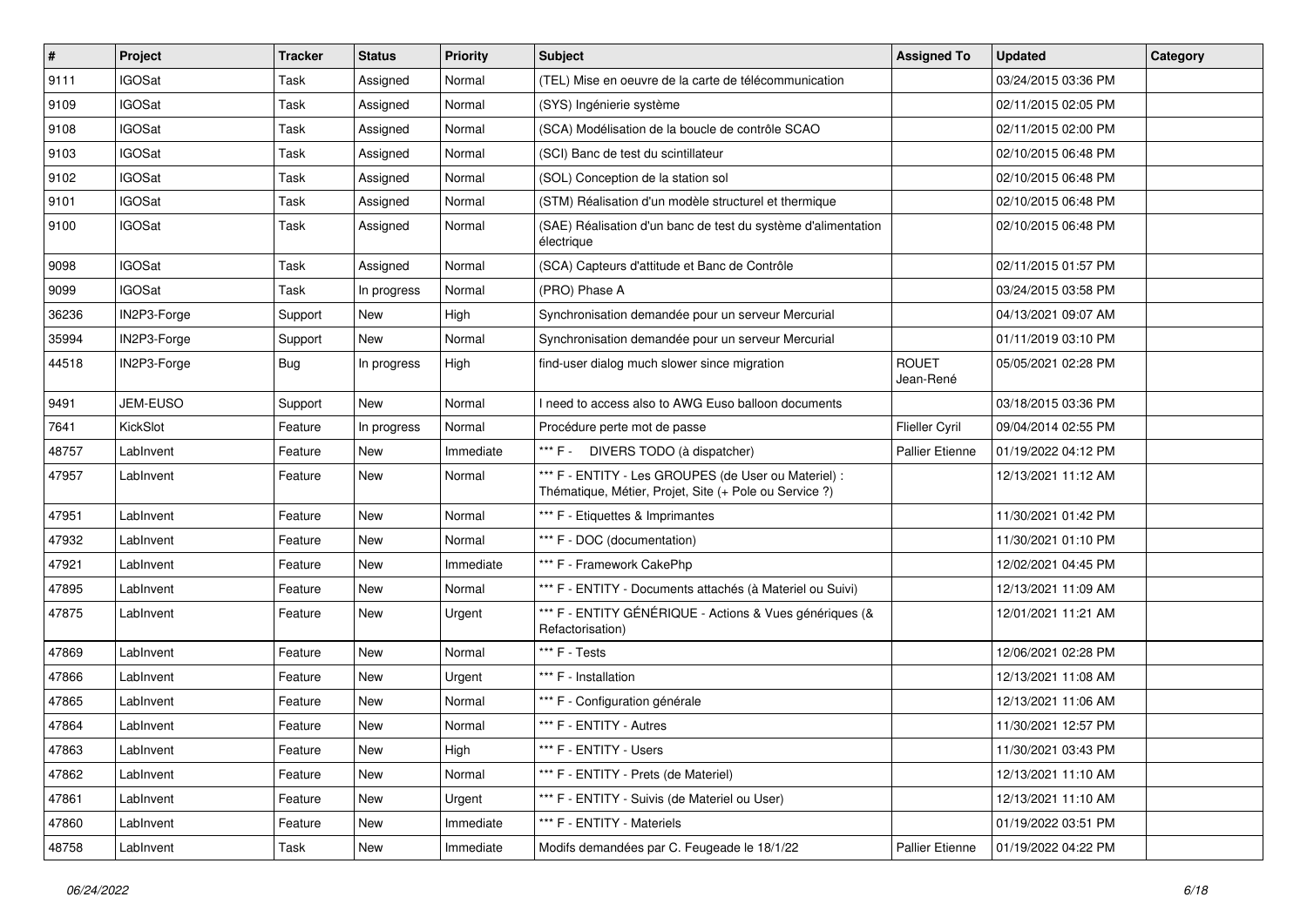| #     | Project   | <b>Tracker</b> | <b>Status</b> | <b>Priority</b> | <b>Subject</b>                                                                            | <b>Assigned To</b> | <b>Updated</b>      | Category |
|-------|-----------|----------------|---------------|-----------------|-------------------------------------------------------------------------------------------|--------------------|---------------------|----------|
| 48223 | LabInvent | Task           | <b>New</b>    | Normal          | instance perso (docker)                                                                   |                    | 12/13/2021 11:08 AM |          |
| 48222 | LabInvent | Task           | New           | Normal          | (NEW func) Gérer Suivi d'un User                                                          |                    | 12/13/2021 10:39 AM |          |
| 48005 | LabInvent | Task           | New           | Normal          | <b>Bugfix toutes les Deprecated Errors</b>                                                |                    | 12/06/2021 02:37 PM |          |
| 47966 | LabInvent | Task           | New           | Normal          | Ajouter test Commande (avec devis joint)                                                  |                    | 11/30/2021 04:17 PM |          |
| 47962 | Lablnvent | Task           | New           | Urgent          | (IRAP only) re-install inventirap avec php7                                               |                    | 11/30/2021 03:17 PM |          |
| 47960 | LabInvent | Task           | New           | Immediate       | <b>CHAMPS</b>                                                                             |                    | 01/19/2022 03:51 PM |          |
| 47959 | LabInvent | Task           | <b>New</b>    | Normal          | *** F - ENTITY - Fournisseurs                                                             |                    | 11/30/2021 12:57 PM |          |
| 47958 | Lablnvent | Task           | New           | Normal          | delete (generic)                                                                          |                    | 11/30/2021 12:47 PM |          |
| 47954 | Lablnvent | Task           | New           | Normal          | 1 - CREATED                                                                               |                    | 11/30/2021 01:27 PM |          |
| 47953 | LabInvent | Task           | New           | Normal          | 2a - TOBEORDERED (optionnel)                                                              |                    | 11/30/2021 01:27 PM |          |
| 47952 | LabInvent | Task           | New           | High            | Ecran d'accueil à restructurer                                                            |                    | 11/30/2021 03:43 PM |          |
| 47950 | LabInvent | Task           | <b>New</b>    | Normal          | DB complète à mettre à jour                                                               |                    | 11/30/2021 12:26 PM |          |
| 47947 | LabInvent | Task           | New           | High            | docker only                                                                               |                    | 12/13/2021 11:07 AM |          |
| 47946 | LabInvent | Task           | <b>New</b>    | Normal          | classic only                                                                              |                    | 12/03/2021 09:50 AM |          |
| 47945 | LabInvent | Task           | New           | Normal          | ALL                                                                                       |                    | 11/30/2021 12:23 PM |          |
| 47942 | LabInvent | Task           | New           | High            | index (generic)                                                                           |                    | 11/30/2021 03:48 PM |          |
| 47937 | LabInvent | Task           | New           | High            | Read (index & view) (generic ?)                                                           |                    | 11/30/2021 03:48 PM |          |
| 47936 | Lablnvent | Task           | New           | High            | 3-4 - TBO & ARCHIVED                                                                      |                    | 11/30/2021 03:43 PM |          |
| 47935 | LabInvent | Task           | <b>New</b>    | Normal          | 2b - VALIDATED                                                                            |                    | 11/30/2021 01:27 PM |          |
| 47934 | LabInvent | Task           | New           | High            | LIFECYCLE (Status) : CREATED => (TBO) => VALIDATED =><br>$TBA \Rightarrow ARCHIVED$       |                    | 11/30/2021 03:43 PM |          |
| 47930 | LabInvent | Task           | New           | Normal          | *** F - ENTITY - QrCode                                                                   |                    | 11/30/2021 01:26 PM |          |
| 47927 | LabInvent | Task           | New           | High            | A gérer via fichier conf YAML                                                             |                    | 11/30/2021 03:47 PM |          |
| 47926 | LabInvent | Task           | New           | High            | Instance DEMO docker - à installer sur hyp2 puis sur VM<br>pweb3                          |                    | 12/13/2021 11:07 AM |          |
| 47925 | LabInvent | Task           | New           | Normal          | (après cakephp v4) Passer à Php 8                                                         |                    | 11/30/2021 11:48 AM |          |
| 47924 | LabInvent | Task           | <b>New</b>    | Normal          | (après 3.9) Passer à v4                                                                   |                    | 11/30/2021 11:48 AM |          |
| 47922 | LabInvent | Task           | New           | Immediate       | Passer directement à v3.LAST (3.10.1)                                                     |                    | 12/02/2021 04:45 PM |          |
| 47914 | LabInvent | Task           | New           | High            | index (generic)                                                                           |                    | 11/30/2021 03:50 PM |          |
| 47913 | LabInvent | Task           | New           | Normal          | ROLES (profils)                                                                           |                    | 11/30/2021 01:39 PM |          |
| 47912 | LabInvent | Task           | New           | High            | (VUE) Elements et Helper                                                                  |                    | 11/30/2021 03:51 PM |          |
| 47911 | LabInvent | Task           | New           | Normal          | Create/Update (add_edit generic)                                                          |                    | 11/30/2021 11:04 AM |          |
| 47907 | LabInvent | Task           | New           | Normal          | *** F - Config YAML (champs materiels) : champs obligatoires,<br>recommandés, ou readonly |                    | 11/30/2021 01:25 PM |          |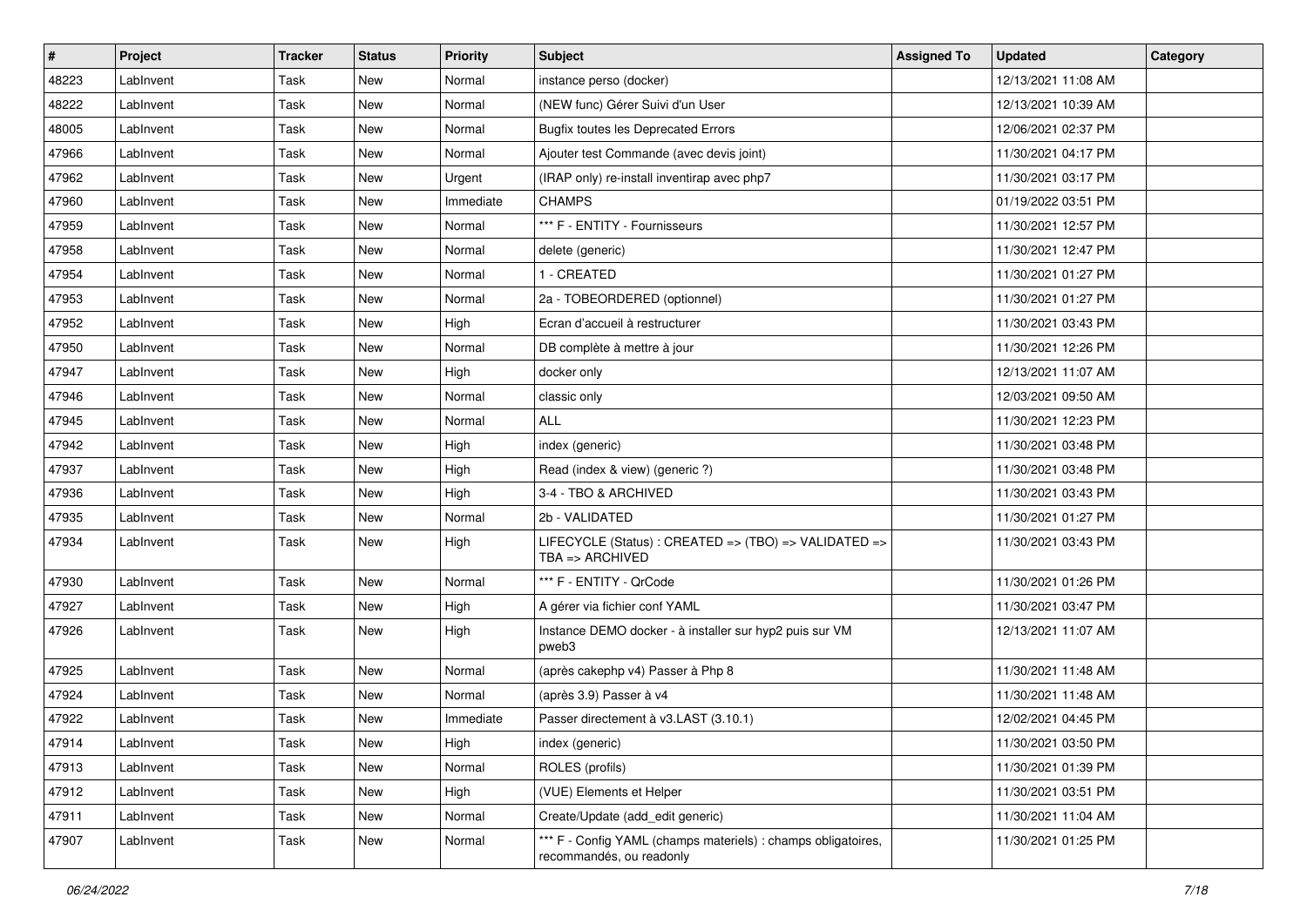| $\vert$ # | Project   | <b>Tracker</b> | <b>Status</b> | <b>Priority</b> | <b>Subject</b>                                                                                                            | <b>Assigned To</b> | <b>Updated</b>      | Category                      |
|-----------|-----------|----------------|---------------|-----------------|---------------------------------------------------------------------------------------------------------------------------|--------------------|---------------------|-------------------------------|
| 47906     | LabInvent | Task           | <b>New</b>    | Urgent          | Champs virtuels                                                                                                           |                    | 11/30/2021 03:50 PM |                               |
| 47905     | LabInvent | Task           | New           | Urgent          | Read (index & view) (generic)                                                                                             |                    | 12/01/2021 11:21 AM |                               |
| 47903     | LabInvent | Task           | New           | Urgent          | Rappels automatiques pour les suivis récurrents (périodiques)                                                             |                    | 12/01/2021 11:17 AM |                               |
| 47901     | Lablnvent | Task           | New           | Urgent          | Read (view & index)                                                                                                       |                    | 12/01/2021 11:17 AM |                               |
| 47899     | Lablnvent | Task           | New           | Urgent          | view (generic)                                                                                                            |                    | 12/01/2021 11:21 AM |                               |
| 47897     | LabInvent | Task           | <b>New</b>    | High            | *** F - Stats (Users)                                                                                                     |                    | 11/30/2021 03:48 PM |                               |
| 47893     | LabInvent | Task           | New           | Normal          | Views                                                                                                                     |                    | 11/30/2021 01:21 PM |                               |
| 47890     | LabInvent | Task           | New           | High            | Commander (demande achat)                                                                                                 |                    | 01/19/2022 03:48 PM |                               |
| 47889     | LabInvent | Task           | New           | Normal          | Changer statut - setStatusTo*()                                                                                           |                    | 11/30/2021 01:19 PM |                               |
| 47886     | LabInvent | Task           | <b>New</b>    | Urgent          | Notifications                                                                                                             |                    | 11/30/2021 03:45 PM |                               |
| 47885     | LabInvent | Task           | New           | Normal          | filtrage (voir formulaire index)                                                                                          |                    | 11/30/2021 01:30 PM |                               |
| 47884     | Lablnvent | Task           | New           | High            | partitionnement par Site (besoin IP2I/LMA)                                                                                |                    | 11/30/2021 03:43 PM |                               |
| 47883     | Lablnvent | Task           | New           | Normal          | formulaire de recherche multi-critères                                                                                    |                    | 11/30/2021 01:30 PM |                               |
| 47882     | Lablnvent | Task           | <b>New</b>    | High            | Delete - delete                                                                                                           |                    | 11/30/2021 03:42 PM |                               |
| 47881     | LabInvent | Task           | New           | High            | Read - view                                                                                                               |                    | 11/30/2021 03:42 PM |                               |
| 47880     | LabInvent | Task           | New           | Normal          | Read - index                                                                                                              |                    | 11/30/2021 01:16 PM |                               |
| 47879     | LabInvent | Task           | New           | High            | Create/Update - add edit                                                                                                  |                    | 11/30/2021 03:42 PM |                               |
| 47878     | LabInvent | Task           | <b>New</b>    | High            | Autres                                                                                                                    |                    | 11/30/2021 03:44 PM |                               |
| 47877     | LabInvent | Task           | New           | High            | find (search)                                                                                                             |                    | 11/30/2021 03:43 PM |                               |
| 47876     | LabInvent | Task           | New           | High            | CRUD                                                                                                                      |                    | 11/30/2021 03:42 PM |                               |
| 47874     | Lablnvent | Task           | <b>New</b>    | Urgent          | <b>Stats</b>                                                                                                              |                    | 11/30/2021 03:44 PM |                               |
| 47873     | Lablnvent | Task           | <b>New</b>    | Normal          | Model (Entity & Table)                                                                                                    |                    | 12/01/2021 09:37 AM |                               |
| 47872     | Lablnvent | Task           | <b>New</b>    | High            | <b>Actions &amp; Vues</b>                                                                                                 |                    | 11/30/2021 03:42 PM |                               |
| 47871     | LabInvent | Task           | New           | Normal          | Autorisations                                                                                                             |                    | 11/30/2021 01:29 PM |                               |
| 47870     | LabInvent | Task           | New           | Normal          | Tests (Materiels)                                                                                                         |                    | 11/30/2021 03:38 PM |                               |
| 47868     | LabInvent | Task           | <b>New</b>    | Normal          | *** F - Super Entité (AppController, AppTable)                                                                            |                    | 11/30/2021 01:34 PM |                               |
| 47867     | LabInvent | Task           | New           | High            | *** F - Autorisations (Users)                                                                                             |                    | 11/30/2021 03:47 PM |                               |
| 35692     | Lavoisier | Bug            | New           | Normal          | namespace not removed for a given use-case                                                                                |                    | 11/27/2018 05:35 PM |                               |
| 33857     | Lavoisier | Bug            | New           | Normal          | post-processors namespace mapping must be defined in view                                                                 |                    | 06/18/2018 01:29 PM | Engine                        |
| 29154     | Lavoisier | <b>Bug</b>     | <b>New</b>    | Normal          | wrong context when mixing <element-create-as-parent> and<br/><element-create></element-create></element-create-as-parent> | Reynaud<br>Sylvain | 03/06/2018 11:09 AM | <b>XML Template</b><br>Engine |
| 27459     | Lavoisier | Bug            | New           | Normal          | namespace disappear when root node is renamed                                                                             | Reynaud<br>Sylvain | 01/31/2018 02:44 PM | <b>XML Template</b><br>Engine |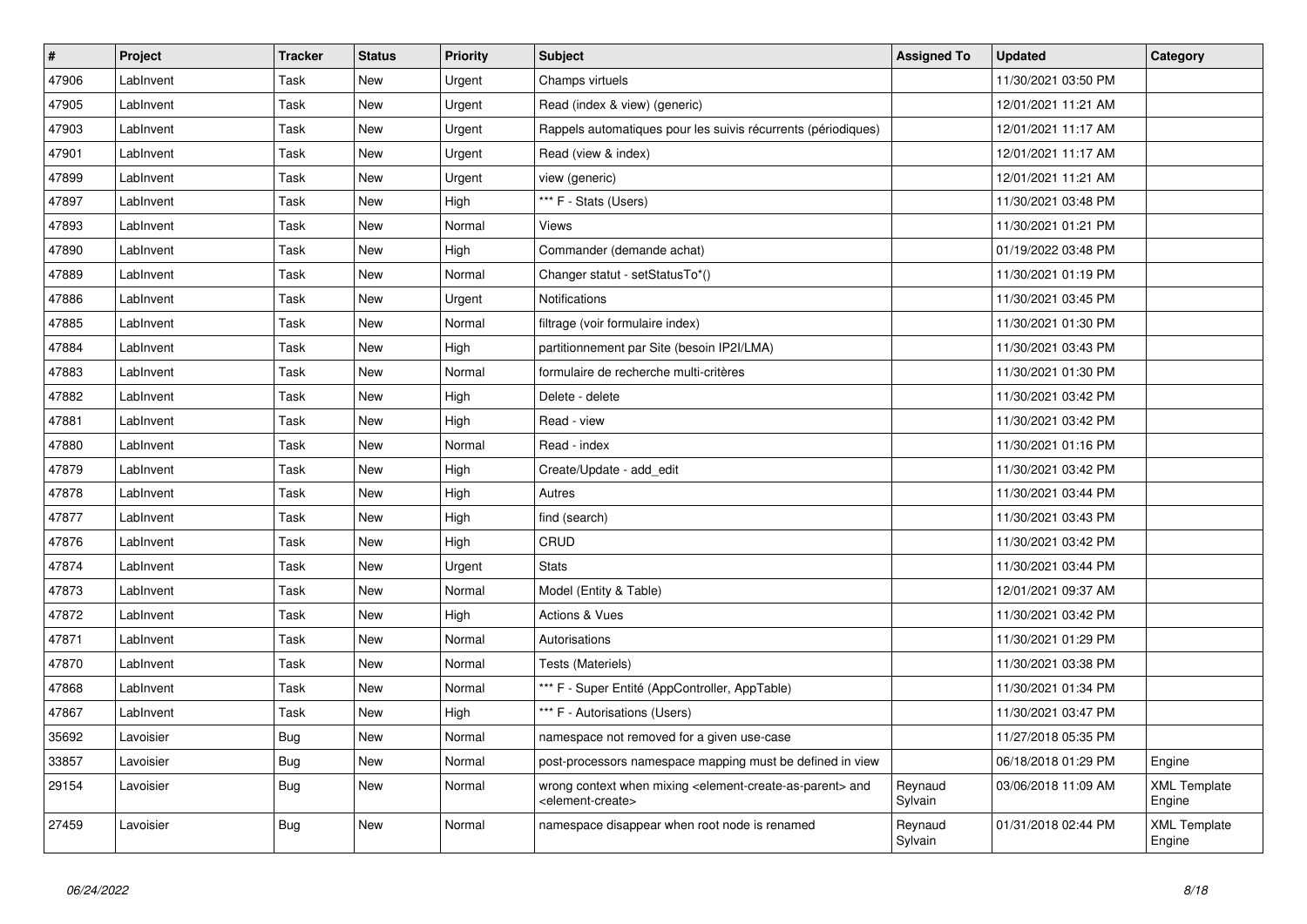| $\pmb{\#}$ | Project   | <b>Tracker</b> | <b>Status</b> | <b>Priority</b> | Subject                                                                                       | <b>Assigned To</b> | <b>Updated</b>      | Category                      |
|------------|-----------|----------------|---------------|-----------------|-----------------------------------------------------------------------------------------------|--------------------|---------------------|-------------------------------|
| 26766      | Lavoisier | Bug            | <b>New</b>    | Low             | prefix-namespace mapping is moved to the wrong node                                           | Reynaud<br>Sylvain | 01/03/2018 05:32 PM | <b>XML Template</b><br>Engine |
| 20738      | Lavoisier | Bug            | New           | Low             | Stacktrace                                                                                    |                    | 08/30/2017 10:39 AM | Stacktrace                    |
| 11100      | Lavoisier | <b>Bug</b>     | New           | Normal          | <element-ignore> should not remove the namespace<br/>declaration (xmlns)</element-ignore>     |                    | 10/16/2015 01:48 PM | <b>XML Template</b><br>Engine |
| 9623       | Lavoisier | Bug            | <b>New</b>    | Normal          | SynchronousCacheConnector stays in building state until the<br>calling view is finished       |                    | 04/01/2015 06:21 PM | Adaptors                      |
| 8380       | Lavoisier | Bug            | New           | Normal          | remove attribute @evaluated from generated adaptors<br>documentation                          |                    | 10/28/2014 04:51 PM | Doc                           |
| 8379       | Lavoisier | Bug            | <b>New</b>    | Normal          | NullPointerException at startup                                                               |                    | 10/28/2014 04:49 PM |                               |
| 8217       | Lavoisier | <b>Bug</b>     | New           | Normal          | Logo demo view seems broken                                                                   |                    | 10/13/2014 02:06 PM |                               |
| 8055       | Lavoisier | Bug            | New           | Normal          | view "debug" fails when Lavoisier is installed in a directory with<br>special character       |                    | 09/19/2014 05:02 PM |                               |
| 7566       | Lavoisier | Bug            | <b>New</b>    | Low             | fields of view "form" are disabled when they have default value                               |                    | 06/27/2014 04:53 PM | Console                       |
| 7465       | Lavoisier | Bug            | <b>New</b>    | Normal          | fix all the relative URL used by the web console                                              |                    | 06/17/2014 04:57 PM | Console                       |
| 41294      | Lavoisier | Feature        | New           | High            | add support for attribute @null in namespace<br>http://software.in2p3.fr/lavoisier/tables.xsd | Reynaud<br>Sylvain | 09/25/2020 03:38 PM | Engine                        |
| 37910      | Lavoisier | Feature        | <b>New</b>    | High            | do not log AdaptorException when they are already sent to the<br>user                         |                    | 07/25/2019 09:41 AM |                               |
| 37461      | Lavoisier | Feature        | <b>New</b>    | Normal          | add support for jdk 11                                                                        |                    | 04/25/2019 01:53 PM |                               |
| 34801      | Lavoisier | Feature        | <b>New</b>    | Normal          | add support for attribute @if in element view/variable                                        |                    | 07/31/2018 12:57 PM |                               |
| 33350      | Lavoisier | Feature        | New           | Low             | add a XPath function multireplace()                                                           |                    | 05/31/2018 03:49 PM | Engine                        |
| 32928      | Lavoisier | Feature        | New           | Normal          | support enumeration in route properties                                                       |                    | 05/18/2018 02:23 PM | Service                       |
| 30741      | Lavoisier | Feature        | <b>New</b>    | Low             | add research button on web site                                                               |                    | 04/04/2018 10:53 AM | Doc                           |
| 30735      | Lavoisier | Feature        | <b>New</b>    | Low             | write documentation about the admin web console                                               |                    | 04/04/2018 10:52 AM | Doc                           |
| 27576      | Lavoisier | Feature        | New           | Normal          | add a parameter "priority" on WhenCreatedTrigger                                              |                    | 02/02/2018 03:18 PM | Engine                        |
| 27570      | Lavoisier | Feature        | New           | Normal          | NotifiedTrigger should bypass attribute @ignore-during                                        |                    | 02/02/2018 03:05 PM | Engine                        |
| 26907      | Lavoisier | Feature        | New           | Normal          | implement XPath function format-number()                                                      |                    | 01/10/2018 03:18 PM | <b>XML Template</b><br>Engine |
| 11915      | Lavoisier | Feature        | <b>New</b>    | Normal          | change the parameters of plugin ChartRenderer                                                 |                    | 02/05/2016 12:25 PM | Adaptors                      |
| 11484      | Lavoisier | Feature        | New           | Low             | improve command "lavoisier-upgrade.sh"                                                        |                    | 04/10/2018 11:06 AM |                               |
| 10315      | Lavoisier | Feature        | New           | Normal          | Index size of Indexed File Cache plugin is limited by the max<br>number of inodes             |                    | 07/07/2015 10:12 AM | Adaptors                      |
| 9799       | Lavoisier | Feature        | New           | Normal          | esxl function missing : add-duration                                                          |                    | 04/30/2015 11:00 AM |                               |
| 9778       | Lavoisier | Feature        | New           | Normal          | support cookies in HTTPConnector                                                              |                    | 04/28/2015 01:39 PM | Adaptors                      |
| 9704       | Lavoisier | Feature        | New           | Normal          | add option --override to lavoisier-upgrade.sh                                                 |                    | 04/15/2015 10:07 AM |                               |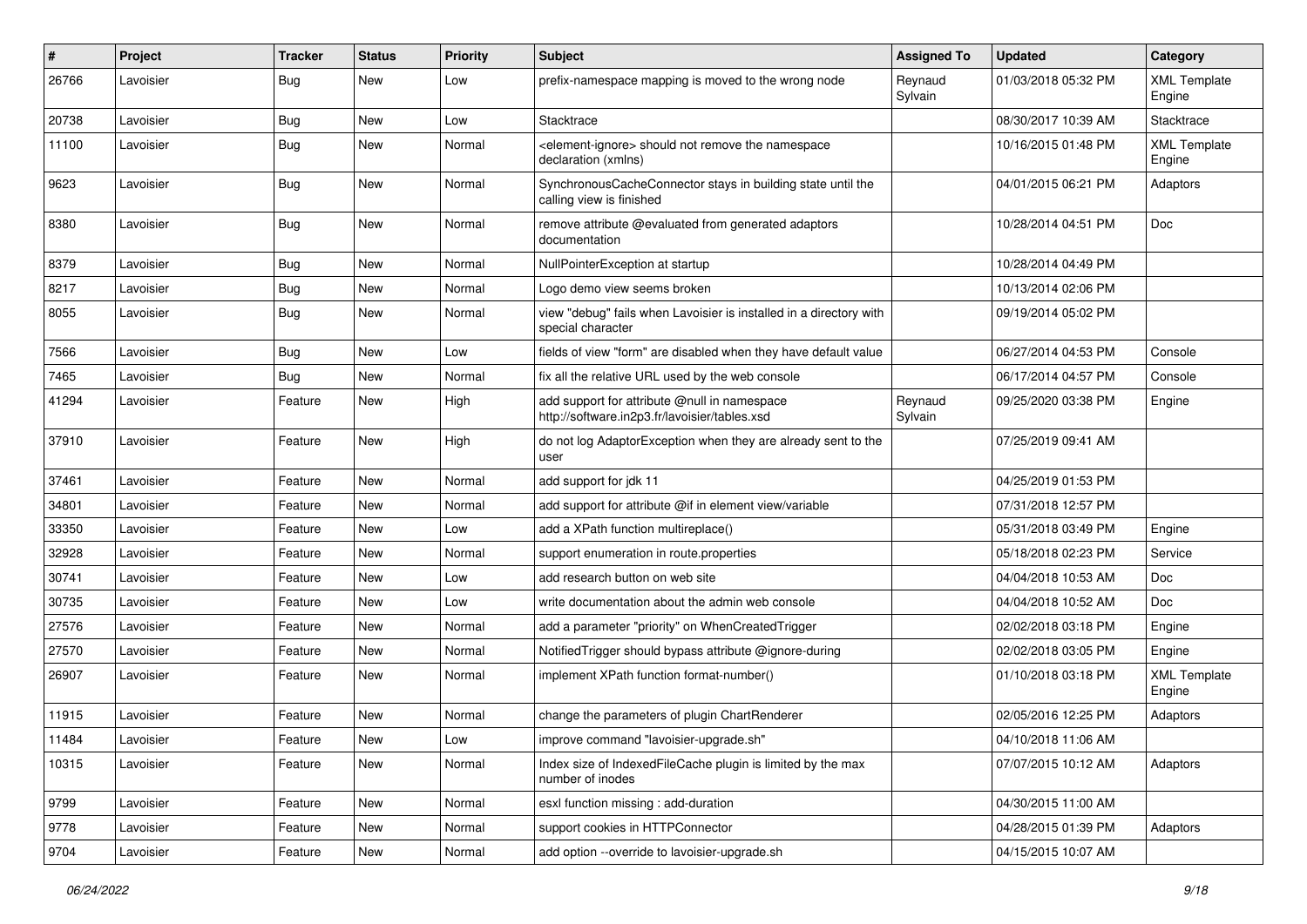| $\vert$ # | <b>Project</b> | <b>Tracker</b> | <b>Status</b> | <b>Priority</b> | Subject                                                                                                                     | <b>Assigned To</b> | <b>Updated</b>      | Category                       |
|-----------|----------------|----------------|---------------|-----------------|-----------------------------------------------------------------------------------------------------------------------------|--------------------|---------------------|--------------------------------|
| 9624      | Lavoisier      | Feature        | New           | Normal          | when cache is empty and being built, user queries should be<br>waiting for it rather than failing                           |                    | 04/01/2015 06:30 PM | Engine                         |
| 9622      | Lavoisier      | Feature        | New           | Normal          | add links to fallback views into view "dependencies"                                                                        |                    | 04/01/2015 06:19 PM | Console                        |
| 9607      | Lavoisier      | Feature        | New           | Normal          | Add SAML 2.0 support in Lavoisier                                                                                           |                    | 04/01/2015 11:32 AM | Adaptors                       |
| 9606      | Lavoisier      | Feature        | <b>New</b>    | High            | add attribute @encoding to element <connector></connector>                                                                  |                    | 03/31/2015 06:29 PM | Engine                         |
| 9564      | Lavoisier      | Feature        | New           | Normal          | reorganize <pre-renderer> section</pre-renderer>                                                                            |                    | 03/30/2015 10:37 AM | Engine                         |
| 9563      | Lavoisier      | Feature        | New           | Normal          | support <elements-ignore> into <element-create-as-parent></element-create-as-parent></elements-ignore>                      |                    | 03/30/2015 10:30 AM | <b>XML Template</b><br>Engine  |
| 9562      | Lavoisier      | Feature        | <b>New</b>    | Normal          | re-implement <pre-renderers> in streaming mode</pre-renderers>                                                              |                    | 03/30/2015 10:32 AM | Engine                         |
| 9560      | Lavoisier      | Feature        | <b>New</b>    | Normal          | SurroundSerializer should ignore header lines (starting with )</td <td></td> <td>03/30/2015 10:17 AM</td> <td>Adaptors</td> |                    | 03/30/2015 10:17 AM | Adaptors                       |
| 9559      | Lavoisier      | Feature        | <b>New</b>    | Normal          | develop a TextRenderer plugin                                                                                               |                    | 03/30/2015 10:15 AM | Adaptors                       |
| 9496      | Lavoisier      | Feature        | <b>New</b>    | High            | upgrade to more recent version of JSW                                                                                       |                    | 03/18/2015 06:34 PM | <b>Build</b>                   |
| 9467      | Lavoisier      | Feature        | <b>New</b>    | Normal          | improve flexibility of JSONRenderer                                                                                         |                    | 03/16/2015 01:54 PM | Adaptors                       |
| 9086      | Lavoisier      | Feature        | <b>New</b>    | High            | enable refreshing all notifiable caches with one single click                                                               |                    | 02/09/2015 12:37 PM | Console                        |
| 8817      | Lavoisier      | Feature        | <b>New</b>    | Normal          | develop a XML template optimizer                                                                                            |                    | 12/19/2014 05:10 PM | <b>XML Template</b><br>Engine  |
| 8405      | Lavoisier      | Feature        | <b>New</b>    | Normal          | implement XPath function choose_not_null(arg1, arg2)                                                                        |                    | 10/30/2014 02:21 PM | Engine                         |
| 8404      | Lavoisier      | Feature        | <b>New</b>    | Normal          | support parameters in <pre-renderers></pre-renderers>                                                                       |                    | 10/30/2014 11:03 AM | Engine                         |
| 8261      | Lavoisier      | Feature        | New           | Normal          | support attribute @out-xpath on <element></element>                                                                         |                    | 10/17/2014 07:15 PM | <b>XML Template</b><br>Engine  |
| 8260      | Lavoisier      | Feature        | <b>New</b>    | Normal          | develop plugin ElementProcessor                                                                                             |                    | 10/17/2014 07:10 PM | Adaptors                       |
| 8259      | Lavoisier      | Feature        | <b>New</b>    | Normal          | support parameter "renderer" in ZipRenderer and<br>GZipRenderer                                                             |                    | 10/17/2014 07:08 PM | Adaptors                       |
| 8258      | Lavoisier      | Feature        | <b>New</b>    | Normal          | add attribute @default to <renderers></renderers>                                                                           |                    | 10/17/2014 07:07 PM | Engine                         |
| 8241      | Lavoisier      | Feature        | New           | Normal          | improve dropdown list of view "form"                                                                                        |                    | 10/15/2014 06:05 PM | Engine                         |
| 8240      | Lavoisier      | Feature        | <b>New</b>    | Normal          | LDAPConnector/LDIFSerializer should generate data in DSML<br>format                                                         |                    | 10/15/2014 06:02 PM | Adaptors                       |
| 8172      | Lavoisier      | Feature        | New           | Normal          | support XPath function append()                                                                                             |                    | 10/06/2014 10:43 AM | <b>XML Template</b><br>Engine  |
| 8132      | Lavoisier      | Feature        | <b>New</b>    | Normal          | support attribute @first-child-attributes in <element></element>                                                            |                    | 09/30/2014 04:28 PM |                                |
| 7811      | Lavoisier      | Feature        | New           | Normal          | support server-side argument validation with XPath                                                                          |                    | 07/30/2014 05:05 PM |                                |
| 7649      | Lavoisier      | Feature        | New           | Normal          | develop a XMLTemplateProcessor plugin                                                                                       |                    | 07/04/2014 05:52 PM | Adaptors                       |
| 7619      | Lavoisier      | Feature        | New           | Normal          | replace @INCLUDES with #include in properties files                                                                         |                    | 07/04/2014 11:17 AM | Engine                         |
| 7464      | Lavoisier      | Feature        | New           | Normal          | replace XSL with HTML template in web console                                                                               |                    | 06/17/2014 04:55 PM | Console                        |
| 7463      | Lavoisier      | Feature        | New           | Normal          | add attribute tpl:url._                                                                                                     |                    | 06/17/2014 04:54 PM | <b>HTML Template</b><br>Engine |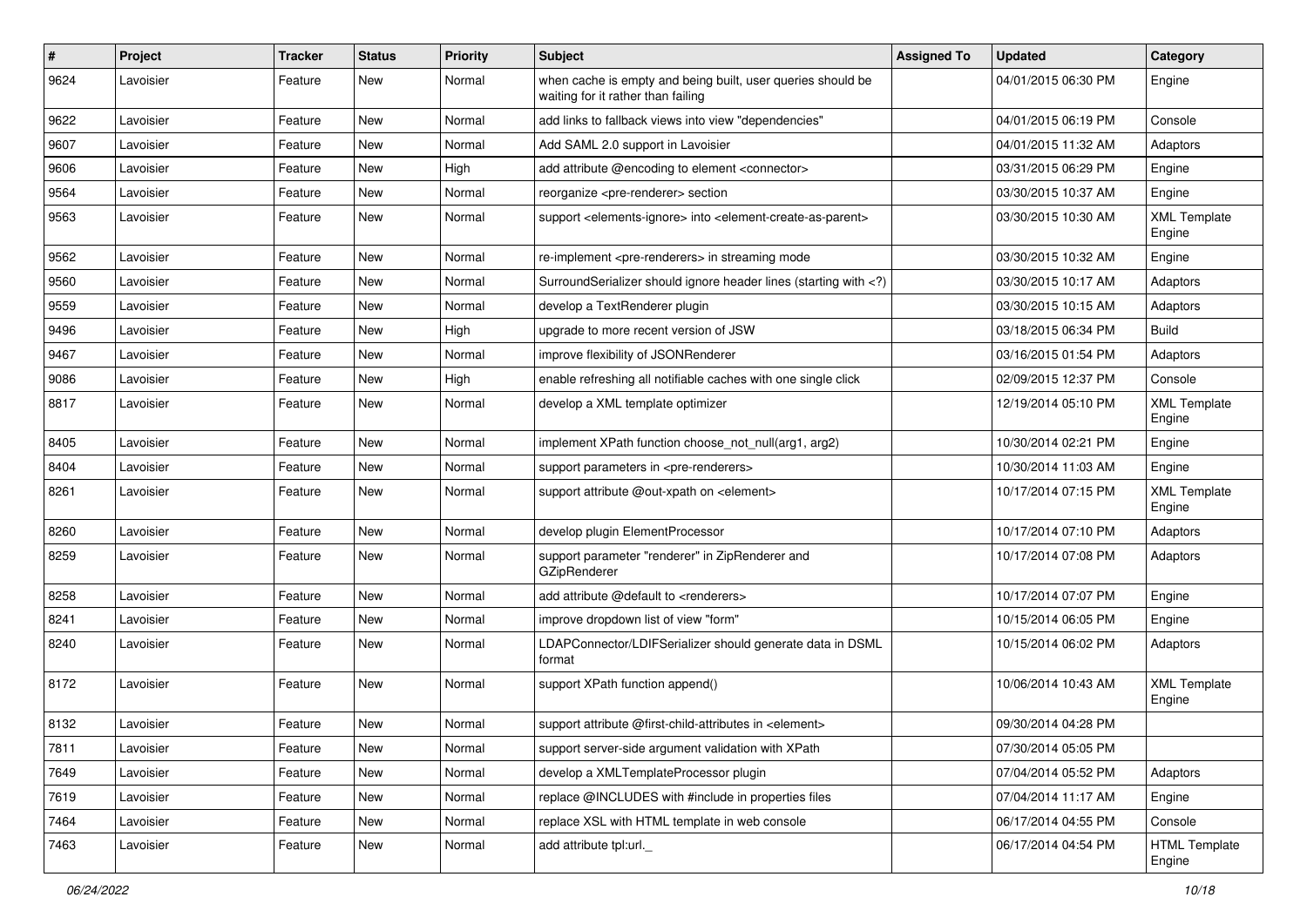| $\sharp$ | Project         | <b>Tracker</b> | <b>Status</b> | <b>Priority</b> | <b>Subject</b>                                                                            | <b>Assigned To</b> | <b>Updated</b>                       | Category |
|----------|-----------------|----------------|---------------|-----------------|-------------------------------------------------------------------------------------------|--------------------|--------------------------------------|----------|
| 7461     | Lavoisier       | Feature        | New           | High            | add XPath function url()                                                                  |                    | 02/17/2015 01:04 PM                  | Engine   |
| 7460     | Lavoisier       | Feature        | New           | High            | support HTTP proxy                                                                        |                    | 02/17/2015 01:04 PM                  |          |
| 7325     | Lavoisier       | Feature        | New           | Normal          | support filtering dependencies graph by categories                                        |                    | 06/04/2014 05:14 PM                  | Console  |
| 6864     | Lavoisier       | Feature        | New           | Low             | support IP v6 in adaptor IPAddressAuthenticator                                           | Schwarz Lionel     | 04/15/2014 02:11 PM                  | Adaptors |
| 6687     | Lavoisier       | Feature        | New           | Low             | develop a CronTrigger                                                                     |                    | 03/27/2014 04:36 PM                  | Adaptors |
| 6360     | Lavoisier       | Feature        | New           | Low             | develop a EntriesProcessor (or a EntriesRenderer)                                         |                    | 03/05/2014 03:22 PM                  | Adaptors |
| 6353     | Lavoisier       | Feature        | New           | LOW             | support new parameter type "Language"                                                     |                    | 03/24/2014 10:40 AM                  | Engine   |
| 6325     | Lavoisier       | Feature        | New           | Low             | enable limiting the maximum output size                                                   |                    | 03/24/2014 10:40 AM                  | Engine   |
| 6303     | Lavoisier       | Feature        | New           | Low             | support attributes @package and @id on <config></config>                                  |                    | 03/24/2014 10:31 AM                  | Engine   |
| 6260     | Lavoisier       | Feature        | New           | Low             | support introspection of view-template                                                    |                    | 03/24/2014 10:40 AM                  | Engine   |
| 5558     | Lavoisier       | Feature        | New           | Low             | add XPath function build xpath()                                                          |                    | 11/29/2013 09:58 AM                  | Engine   |
| 5442     | Lavoisier       | Feature        | New           | Low             | create a view 'stoppoint'                                                                 | Lequeux Olivier    | 10/29/2013 05:02 PM                  | Console  |
| 5090     | Lavoisier       | Feature        | New           | Low             | add new adaptor type : <writer></writer>                                                  |                    | 03/24/2014 10:26 AM                  | Engine   |
| 5009     | Lavoisier       | Feature        | New           | Low             | <b>ICalRenderer</b>                                                                       |                    | 01/21/2014 06:02 PM                  | Adaptors |
| 5008     | Lavoisier       | Feature        | New           | Low             | <b>ICalSerializer</b>                                                                     |                    | 01/21/2014 06:01 PM                  | Adaptors |
| 4934     | Lavoisier       | Feature        | New           | LOW             | implement some additional cache adaptors                                                  |                    | 02/07/2014 04:59 PM                  | Adaptors |
| 4906     | Lavoisier       | Feature        | New           | Low             | XPath2SQLTemplate : add support for SQL functions                                         |                    | 03/24/2014 10:26 AM                  | Adaptors |
| 4905     | Lavoisier       | Feature        | New           | Low             | XPath2SQLTemplate : add support for XPath functions                                       |                    | 03/24/2014 10:26 AM                  | Adaptors |
| 4904     | Lavoisier       | Feature        | New           | Low             | XPath2SQLTemplate : add support for ORDER BY                                              |                    | 03/24/2014 10:26 AM                  | Adaptors |
| 4871     | Lavoisier       | Feature        | New           | Low             | ExcelSerializer                                                                           |                    | 03/24/2014 10:26 AM                  | Adaptors |
| 4870     | Lavoisier       | Feature        | New           | Low             | BinarySerializer                                                                          |                    | 03/24/2014 10:26 AM                  | Adaptors |
| 4867     | Lavoisier       | Feature        | New           | LOW             | ScalaProcessor                                                                            |                    | 03/24/2014 10:26 AM                  | Adaptors |
| 4866     | Lavoisier       | Feature        | New           | Low             | <b>XQueryConnector</b>                                                                    |                    | 03/24/2014 10:26 AM                  | Adaptors |
| 4865     | Lavoisier       | Feature        | New           | LOW             | support remote connection in JMXConnector                                                 |                    | 03/24/2014 10:26 AM                  | Adaptors |
| 4863     | Lavoisier       | Feature        | New           | LOW             | YAMLRenderer                                                                              |                    | 03/24/2014 10:26 AM                  | Adaptors |
| 5051     | Lavoisier       | Support        | New           | Normal          | Explain cache trigger workflow                                                            | Lequeux Olivier    | 09/13/2013 10:36 AM                  | Doc      |
| 5477     | Lavoisier       | <b>Bug</b>     | Assigned      | Normal          | problem avec HTMLSerializer                                                               | Lequeux Olivier    | 11/15/2013 11:25 AM                  | Adaptors |
| 5525     | Lavoisier       | Feature        | Assigned      | LOW             | enable configuring trust-store with a directory                                           |                    | Schwarz Lionel   11/19/2013 03:16 PM | Service  |
| 8369     | LC <sub>2</sub> | Feature        | New           | Normal          | Standardize by relying on GNU getopt instead of proprietary<br>cmdline                    | Lafage Vincent     | 10/27/2014 07:06 PM                  |          |
| 8099     | LC <sub>2</sub> | Feature        | New           | High            | Add business rule forbidding empty CRT-DSP configuration (at<br>least 1 manu per CRT DSP) | Lafage Vincent     | 10/27/2014 07:00 PM                  |          |
| 2118     | LC <sub>2</sub> | Feature        | New           | Low             | Prepare the Command Line Interface of validator to parse<br>rdRam                         | Lafage Vincent     | 10/20/2011 04:20 PM                  |          |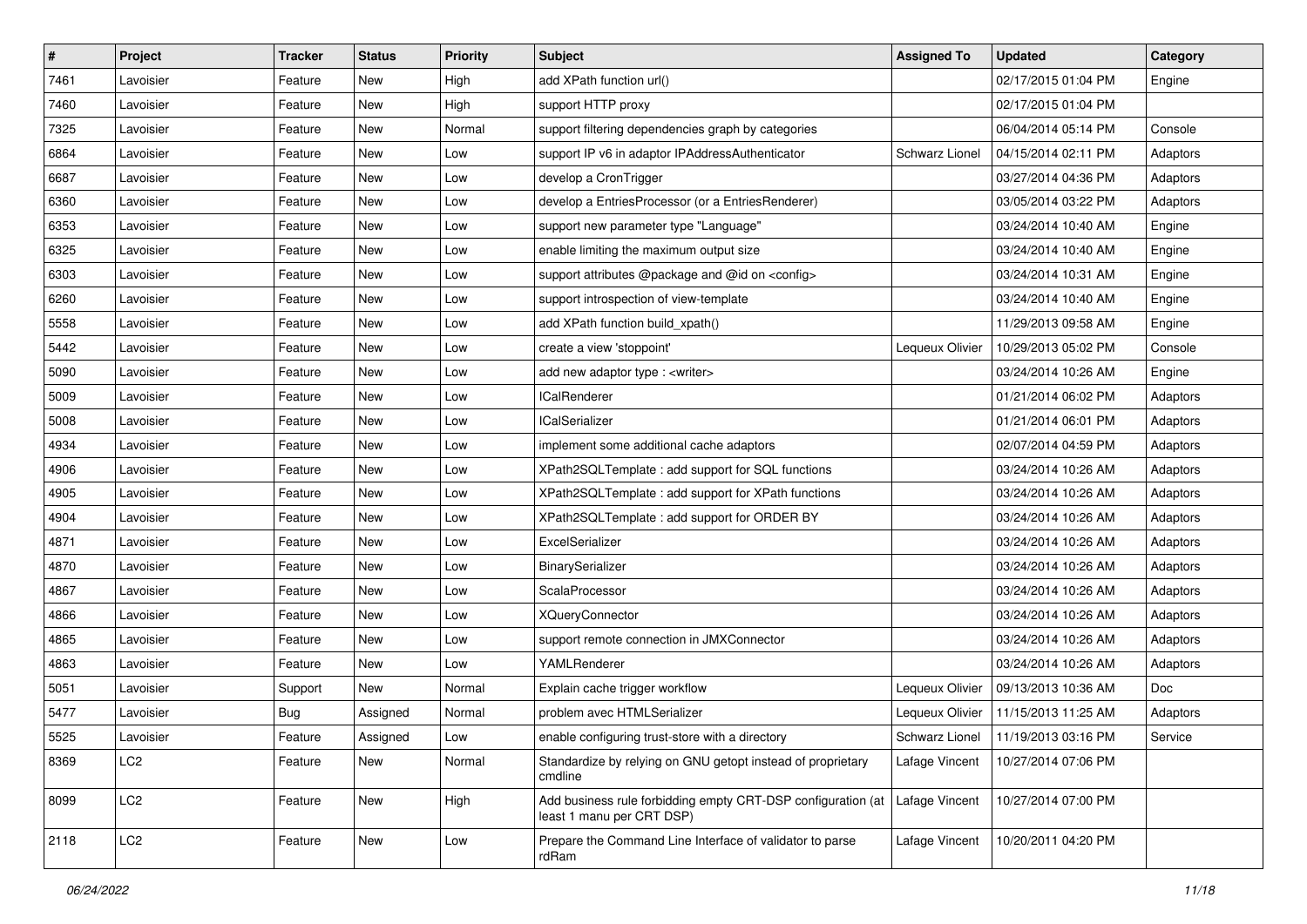| $\vert$ # | Project                           | <b>Tracker</b> | <b>Status</b> | <b>Priority</b> | <b>Subject</b>                                                                | <b>Assigned To</b>   | <b>Updated</b>      | Category                         |
|-----------|-----------------------------------|----------------|---------------|-----------------|-------------------------------------------------------------------------------|----------------------|---------------------|----------------------------------|
| 2112      | LC <sub>2</sub>                   | Feature        | New           | Low             | Rorc lib                                                                      |                      | 04/08/2013 06:11 PM |                                  |
| 2076      | LC <sub>2</sub>                   | Feature        | <b>New</b>    | Low             | Finer grained report for boot Crocus script                                   |                      | 10/11/2011 02:18 PM |                                  |
| 17192     | LC2                               | <b>Bug</b>     | Assigned      | Normal          | The channel 1 is wrongly displayed as 0 even if correctly used                | Lafage Vincent       | 03/16/2017 05:18 PM |                                  |
| 2373      | LC <sub>2</sub>                   | Bug            | Assigned      | Low             | Test of responsivity                                                          | Lafage Vincent       | 12/20/2011 03:50 PM |                                  |
| 1253      | LC <sub>2</sub>                   | Bug            | Assigned      | Low             | use / harden checks of getline                                                | Lafage Vincent       | 01/17/2011 01:32 PM |                                  |
| 1252      | LC <sub>2</sub>                   | Bug            | Assigned      | Low             | What is the proper Parsing Algorithm?                                         | Lafage Vincent       | 01/17/2011 11:34 AM |                                  |
| 1235      | LC <sub>2</sub>                   | Bug            | Assigned      | Low             | shared-lib-calls-exit                                                         | Lafage Vincent       | 01/13/2011 12:16 AM |                                  |
| 2431      | LC <sub>2</sub>                   | Feature        | Assigned      | Normal          | Enforce stricter checks on startup precondition                               | Lafage Vincent       | 02/03/2012 09:54 PM |                                  |
| 1255      | LC <sub>2</sub>                   | Feature        | Assigned      | Low             | Provide proper Shared-Object name to libraries                                | Lafage Vincent       | 01/17/2011 01:39 PM |                                  |
| 1254      | LC <sub>2</sub>                   | Feature        | Assigned      | Low             | Add Tooltip for the three LC2 modes                                           | Lafage Vincent       | 01/17/2011 01:34 PM |                                  |
| 1232      | LC <sub>2</sub>                   | Feature        | Assigned      | Low             | Include parseCrocusVersion in the Crocus Thread                               | Lafage Vincent       | 01/12/2011 12:18 AM |                                  |
| 1231      | LC <sub>2</sub>                   | Feature        | Assigned      | Low             | Include boot in the Crocus Thread                                             | Lafage Vincent       | 01/12/2011 12:16 AM |                                  |
| 1156      | LC <sub>2</sub>                   | Feature        | Assigned      | High            | query Marc Status generation & validation options                             | Lafage Vincent       | 12/07/2010 04:54 PM |                                  |
| 1258      | LC <sub>2</sub>                   | Support        | Assigned      | Low             | Better report of mute FRT                                                     | Lafage Vincent       | 09/18/2012 06:15 PM |                                  |
| 2109      | <b>LPC Service Informatique</b>   | Support        | New           | Low             | imprimantes                                                                   | Jammes<br>Fabrice    | 10/19/2011 10:12 AM |                                  |
| 11561     | LST stereo trigger study          | Task           | New           | Normal          | Small-scale MC production for testing the effect of LST-MST<br>stereo trigger | Hrupec Dario         | 04/15/2016 03:34 PM |                                  |
| 11452     | LSTCam low-level data<br>analysis | Task           | <b>New</b>    | High            | Definition of LST mini-camera tests                                           | Nakajima<br>Daisuke  | 05/31/2018 04:54 PM |                                  |
| 31881     | Narval Standalone                 | Feature        | <b>New</b>    | Normal          | Logs de l'instance                                                            | Théo Le Guen         | 04/24/2018 03:59 PM |                                  |
| 23257     | operations-portal-users           | <b>Bug</b>     | <b>New</b>    | Normal          | Downtime notification admin page                                              |                      | 10/25/2017 03:57 PM | Downtime<br>Notification         |
| 35045     | operations-portal-users           | Feature        | New           | Normal          | Tasks for the release                                                         |                      | 09/20/2018 10:48 AM | <b>Others</b>                    |
| 35044     | operations-portal-users           | Feature        | <b>New</b>    | Normal          | New ROD dashboard                                                             |                      | 09/20/2018 10:42 AM | Dashboard                        |
| 1083      | Oval                              | <b>Bug</b>     | <b>New</b>    | Immediate       | oval log -gui                                                                 |                      | 11/16/2010 11:45 AM | <b>Command Line</b><br>Interface |
| 1082      | Oval                              | <b>Bug</b>     | New           | Low             | NO DIFF                                                                       |                      | 11/16/2010 11:44 AM | <b>Command Line</b><br>Interface |
| 905       | Oval                              | Bug            | New           | Urgent          | Use of parenthesis in diffline regular expression                             | <b>Chamont David</b> | 09/14/2010 06:17 PM | Diff command                     |
| 172       | Oval                              | Bug            | New           | Urgent          | Automatic variables                                                           | Chamont David        | 10/02/2009 02:24 PM | Run command                      |
| 32        | Oval                              | <b>Bug</b>     | New           | Normal          | Write a more detailed configuration doc                                       | Chamont David        | 02/16/2009 07:18 PM | Documentation                    |
| 28        | Oval                              | <b>Bug</b>     | New           | Low             | "oval validate" should remove differences in "oval log"                       | <b>Chamont David</b> | 12/08/2010 09:47 PM | Other                            |
| 27        | Oval                              | <b>Bug</b>     | New           | Low             | Some commands should not require a current valid directory                    | Chamont David        | 02/16/2009 06:51 PM | Site Customization<br>& Flavors  |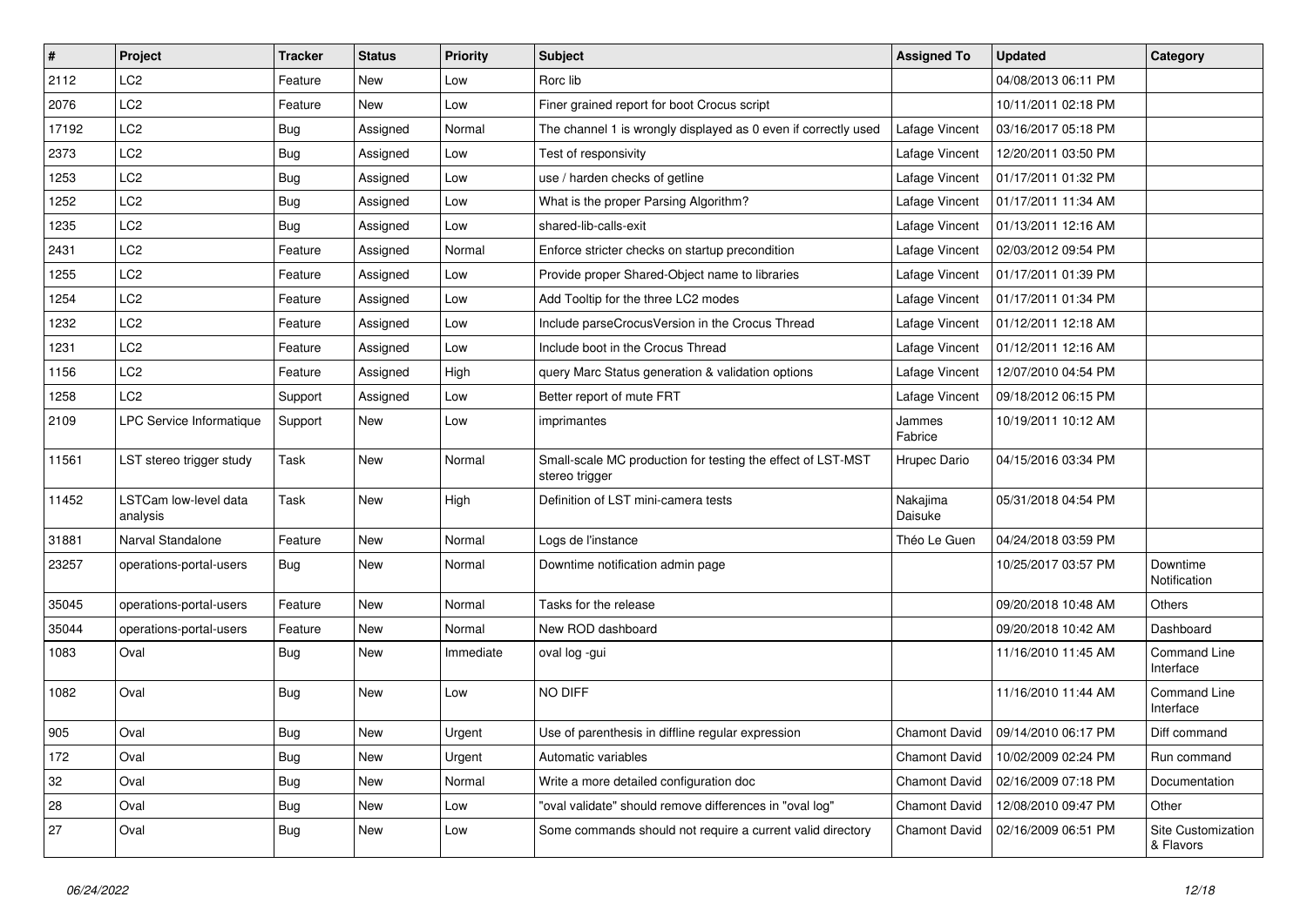| #     | Project    | <b>Tracker</b> | <b>Status</b> | <b>Priority</b> | Subject                                                                   | <b>Assigned To</b>   | <b>Updated</b>      | Category       |
|-------|------------|----------------|---------------|-----------------|---------------------------------------------------------------------------|----------------------|---------------------|----------------|
| 26    | Oval       | <b>Bug</b>     | New           | Low             | Commands options not well propagated, when declared within<br>an OvalFile | Chamont David        | 02/16/2009 06:50 PM | Implementation |
| 25    | Oval       | Bug            | New           | Low             | Temporary files after a crash                                             | Chamont David        | 02/16/2009 06:46 PM | Implementation |
| 22    | Oval       | Bug            | <b>New</b>    | Low             | Deliver messages when ISA fails                                           | Chamont David        | 02/16/2009 06:22 PM | Implementation |
| 21    | Oval       | <b>Bug</b>     | New           | Normal          | What happens when a subdirectory is reused in several<br>environments?    | Chamont David        | 02/16/2009 07:00 PM | OvalFile       |
| 923   | Oval       | Feature        | New           | Normal          | oval reset                                                                | <b>Chamont David</b> | 09/20/2010 05:16 PM | Other          |
| 597   | Oval       | Feature        | New           | Normal          | YAML comme langage de configuration?                                      |                      | 05/11/2010 01:36 PM |                |
| 174   | Oval       | Feature        | <b>New</b>    | High            | oval run -o                                                               | <b>Chamont David</b> | 10/02/2009 02:47 PM | Run command    |
| 37    | Oval       | Feature        | New           | Low             | Automatically select the shell flavor                                     | <b>Chamont David</b> | 02/16/2009 07:44 PM | Implementation |
| 36    | Oval       | Feature        | New           | Low             | Extend tasks with begin/end directory commands                            | Chamont David        | 02/16/2009 07:42 PM | Other          |
| 35    | Oval       | Feature        | <b>New</b>    | Normal          | Give less importance to the build step                                    | <b>Chamont David</b> | 02/16/2009 07:41 PM | Documentation  |
| 34    | Oval       | Feature        | New           | Normal          | Extend input/output control                                               | Chamont David        | 02/16/2009 07:27 PM | Implementation |
| 33    | Oval       | Feature        | <b>New</b>    | Normal          | Support for gzipped ref files                                             | <b>Chamont David</b> | 02/16/2009 07:23 PM | Diff command   |
| 31    | Oval       | Feature        | <b>New</b>    | Normal          | Apply a command to a subdirectory subset?                                 | <b>Chamont David</b> | 02/16/2009 07:14 PM | Run command    |
| 30    | Oval       | Feature        | New           | High            | Use environments as targets to the step commands                          | Chamont David        | 02/16/2009 07:12 PM | Run command    |
| 29    | Oval       | Feature        | New           | Low             | The build tool should handle directories?                                 | Chamont David        | 02/16/2009 07:06 PM | Other          |
| 12978 | <b>PEM</b> | Bug            | <b>New</b>    | Low             | pem-sync pull                                                             |                      | 03/24/2016 05:11 PM |                |
| 12963 | <b>PEM</b> | Bug            | <b>New</b>    | Normal          | add_tool crash                                                            |                      | 03/24/2016 09:10 AM |                |
| 12962 | <b>PEM</b> | <b>Bug</b>     | <b>New</b>    | Normal          | pem-sync list ???                                                         |                      | 03/24/2016 09:05 AM |                |
| 10314 | <b>PEM</b> | Bug            | New           | High            | Environment compliant with CLI                                            |                      | 07/07/2015 09:57 AM |                |
| 10313 | <b>PEM</b> | <b>Bug</b>     | <b>New</b>    | Normal          | Error message to change !                                                 |                      | 07/07/2015 09:51 AM |                |
| 10274 | <b>PEM</b> | <b>Bug</b>     | New           | Normal          | SYSTEM.ASSERTIONS.ASSERT_FAILURE                                          |                      | 07/01/2015 11:12 AM |                |
| 12976 | <b>PEM</b> | Feature        | <b>New</b>    | Low             | pem-sync co_pem                                                           |                      | 03/24/2016 05:00 PM |                |
| 12975 | <b>PEM</b> | Feature        | <b>New</b>    | Normal          | pem-sync co pem                                                           |                      | 03/24/2016 04:54 PM |                |
| 12974 | <b>PEM</b> | Feature        | New           | Normal          | pem-sync cp_pem                                                           |                      | 03/24/2016 04:52 PM |                |
| 12961 | <b>PEM</b> | Feature        | <b>New</b>    | Normal          | PEM version                                                               |                      | 03/24/2016 09:03 AM |                |
| 10273 | <b>PEM</b> | Feature        | <b>New</b>    | Normal          | Easier configuration process                                              |                      | 07/01/2015 11:11 AM |                |
| 4068  | Pipelet    | Bug            | New           | High            | Tagging works randomly with konqueror                                     |                      | 03/07/2013 10:39 AM | Web            |
| 2753  | Pipelet    | <b>Bug</b>     | New           | Urgent          | retrieve hook name from source code                                       |                      | 05/22/2012 02:36 PM |                |
| 1566  | Pipelet    | Bug            | New           | Low             | Bug daemon cherrypy on Macintosh                                          |                      | 05/10/2011 12:14 PM |                |
| 1437  | Pipelet    | Bug            | New           | Normal          | str_parents not updated in time for glob_parent                           |                      | 03/10/2011 05:51 PM |                |
| 9534  | Pipelet    | Feature        | New           | Normal          | logging of stdout and stderr                                              |                      | 03/25/2015 02:31 PM |                |
| 8262  | Pipelet    | Feature        | New           | Normal          | LocalRepository: recursive search of segment source script                |                      | 10/19/2014 05:13 PM |                |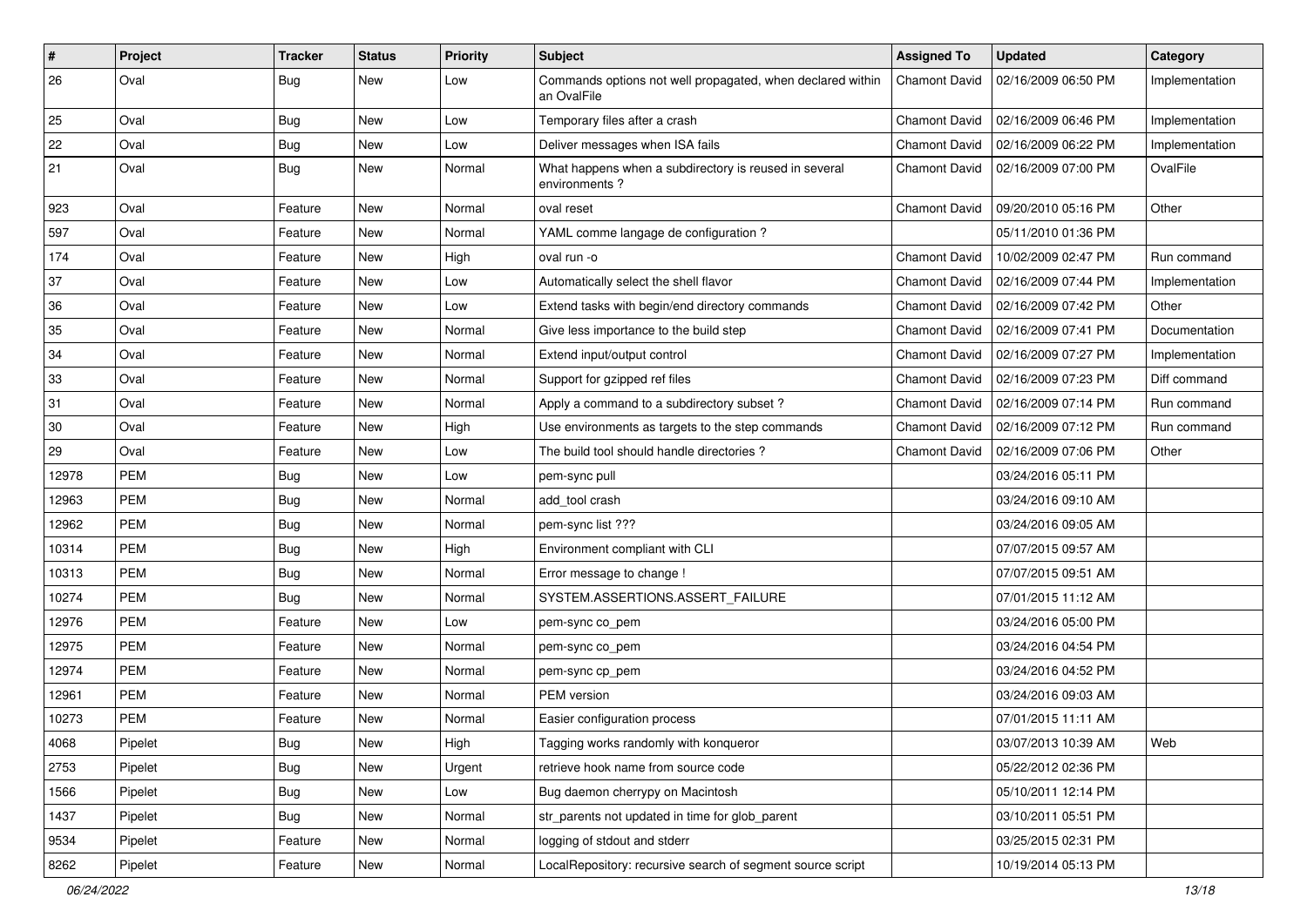| $\sharp$ | Project | <b>Tracker</b> | <b>Status</b> | <b>Priority</b> | <b>Subject</b>                                                                                                                   | <b>Assigned To</b>  | <b>Updated</b>      | Category |
|----------|---------|----------------|---------------|-----------------|----------------------------------------------------------------------------------------------------------------------------------|---------------------|---------------------|----------|
| 3992     | Pipelet | Feature        | New           | Low             | directory in data with specific color                                                                                            |                     | 02/20/2013 05:19 PM |          |
| 748      | Pipelet | Feature        | New           | Low             | Git and CVS repositories                                                                                                         | Le Jeune<br>Maude   | 03/11/2011 11:41 AM |          |
| 3954     | Pipelet | Task           | New           | Low             | Documentation: Environment cheat sheet                                                                                           |                     | 02/13/2013 11:00 AM |          |
| 1337     | Pipelet | Task           | <b>New</b>    | Normal          | logged_subprocess improvement                                                                                                    |                     | 03/08/2011 09:07 PM |          |
| 1336     | Pipelet | Task           | New           | Low             | Add comments in multiplex                                                                                                        |                     | 02/24/2011 10:17 AM |          |
| 1178     | Pipelet | Task           | New           | High            | writing mysgl and postgre backends                                                                                               |                     | 02/13/2013 10:49 AM |          |
| 723      | Pipelet | <b>Bug</b>     | Assigned      | Urgent          | Timers on lock                                                                                                                   | <b>Betoule Marc</b> | 03/08/2011 09:07 PM | Engine   |
| 734      | Pipelet | Feature        | Assigned      | Low             | Rapport Latex                                                                                                                    | Betoule Marc        | 02/10/2011 11:52 PM | Engine   |
| 45485    | PyROS   | Feature        | New           | High            | **** D0 - GENERAL, ADMINISTRATIVE & TECHNICAL                                                                                    |                     | 03/16/2022 04:53 PM |          |
| 45484    | PyROS   | Feature        | New           | Normal          | **** D5 - Images management (L1-L2)                                                                                              |                     | 02/02/2022 02:36 PM |          |
| 45483    | PyROS   | Feature        | New           | High            | **** D4 - Images production (L0)                                                                                                 |                     | 03/16/2022 07:28 AM |          |
| 45482    | PyROS   | Feature        | New           | High            | **** D3 - Sequences submission & plannig                                                                                         |                     | 02/22/2022 03:01 PM |          |
| 45481    | PyROS   | Feature        | <b>New</b>    | Normal          | **** D2 - Users & Programs                                                                                                       |                     | 03/29/2022 09:17 AM |          |
| 45480    | PyROS   | Feature        | New           | High            | **** D1 - System Security & Control                                                                                              |                     | 05/24/2022 02:55 PM |          |
| 44721    | PyROS   | Feature        | New           | Normal          | *** GF4 - QUAL - Quality & Tests - High level tests (integration<br>& functional), plan tests, validation des exigences (qualif) |                     | 03/16/2022 04:55 PM |          |
| 44661    | PyROS   | Feature        | <b>New</b>    | Normal          | *** SF13 - IAF - Images Fetching (quicklook & download)                                                                          |                     | 03/15/2022 04:49 PM |          |
| 44659    | PyROS   | Feature        | New           | Normal          | *** GF3 - INFRA - Hardware, Operating System, Network,<br>Security & Safety                                                      |                     | 03/16/2022 04:51 PM |          |
| 44658    | PyROS   | Feature        | New           | High            | *** SF15 - SST - START&STOP - System Startup (launch),<br>monitoring, and Shutdown                                               |                     | 05/24/2022 02:55 PM |          |
| 44584    | PyROS   | Feature        | <b>New</b>    | Normal          | *** SF10 - CAL - Calibration (Dark/Bias/Flat)                                                                                    |                     | 03/15/2022 04:48 PM |          |
| 44514    | PyROS   | Feature        | New           | Normal          | *** SF11 - IPC - Images Processing (Grenouille)                                                                                  | Klotz Alain         | 03/15/2022 04:44 PM |          |
| 44172    | PyROS   | Feature        | New           | High            | *** SF14 - OCF - Observatory Unit & Site Configuration                                                                           |                     | 01/29/2022 01:24 AM |          |
| 44165    | PyROS   | Feature        | <b>New</b>    | Normal          | *** SF16 - DSH - General monitoring : Dashboard (website)                                                                        |                     | 03/15/2022 11:26 PM |          |
| 44164    | PyROS   | Feature        | New           | Normal          | *** SF12 - IAN - Images Analysis (Triton)                                                                                        |                     | 03/15/2022 04:48 PM |          |
| 44163    | PyROS   | Feature        | New           | Normal          | *** SF09 - CMC - Command Control - Telescope & Instruments<br>Control & Monitoring (DeviceController, AgentDevice)               |                     | 03/16/2022 07:28 AM |          |
| 44162    | PyROS   | Feature        | New           | High            | *** SF08 - EXE (SOX) - Observation Sequence (SO) eXecution                                                                       |                     | 03/15/2022 04:46 PM |          |
| 44161    | PyROS   | Feature        | New           | High            | *** SF04 - SPV - System Coordination & Supervision :<br>Majordome (Conducting) (head)                                            |                     | 03/15/2022 04:45 PM |          |
| 44160    | PyROS   | Feature        | New           | Normal          | *** SF07 - PLN - Observation Sequences Planning &<br>Scheduling                                                                  |                     | 03/15/2022 04:46 PM |          |
| 44159    | PyROS   | Feature        | New           | Normal          | *** SF03 - ENV - Environment Monitoring (int/ext, observatory<br>& weather)                                                      |                     | 05/05/2022 09:54 AM |          |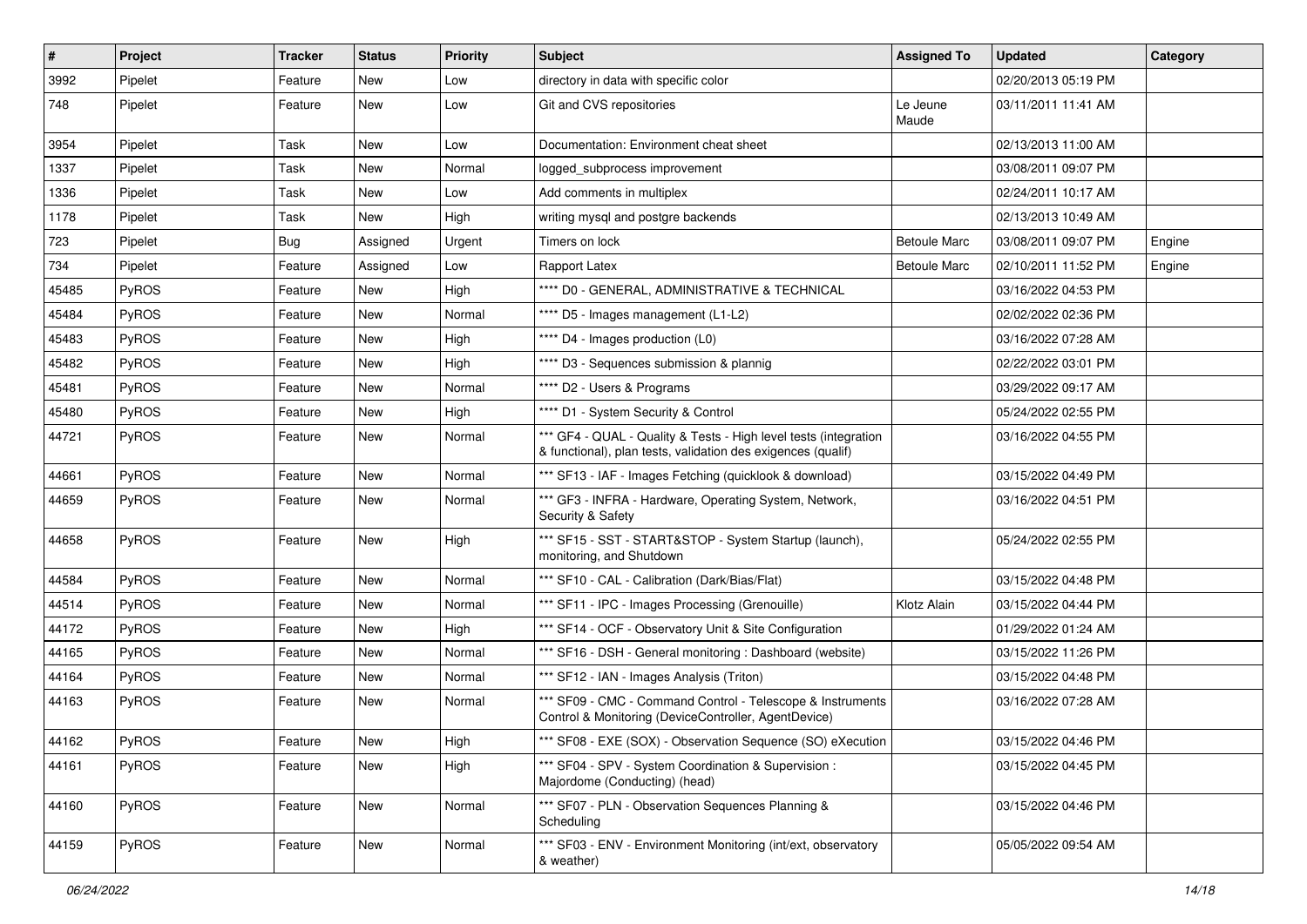| #     | Project      | <b>Tracker</b> | <b>Status</b> | <b>Priority</b> | <b>Subject</b>                                                                                                                           | <b>Assigned To</b>   | <b>Updated</b>      | Category |
|-------|--------------|----------------|---------------|-----------------|------------------------------------------------------------------------------------------------------------------------------------------|----------------------|---------------------|----------|
| 44158 | <b>PyROS</b> | Feature        | <b>New</b>    | Normal          | *** SF06 - ALR - Alerts Management                                                                                                       |                      | 03/15/2022 04:46 PM |          |
| 44153 | PyROS        | Feature        | <b>New</b>    | Normal          | *** SF05 - SEQ - Observation Sequences Management                                                                                        | Koralewski<br>Alexis | 02/23/2022 10:45 AM |          |
| 44151 | PyROS        | Feature        | <b>New</b>    | High            | *** GF1 - PROJ - Project management, documentation,<br>formation des utilisateurs, interfaces, plan de justification de la<br>définition |                      | 01/31/2022 11:32 AM |          |
| 44148 | <b>PyROS</b> | Feature        | <b>New</b>    | High            | *** GF2 - INST - Config, Install, udpate, deploy (IRAP, CNES,<br>TAROT)                                                                  |                      | 03/16/2022 07:27 AM |          |
| 49890 | <b>PyROS</b> | Task           | <b>New</b>    | Normal          | Global Start & Stop (safe)                                                                                                               |                      | 03/16/2022 04:52 PM |          |
| 49889 | PyROS        | Task           | <b>New</b>    | Normal          | Backup                                                                                                                                   |                      | 03/16/2022 04:49 PM |          |
| 49888 | <b>PyROS</b> | Task           | New           | Normal          | Firewall                                                                                                                                 |                      | 03/16/2022 04:48 PM |          |
| 49887 | <b>PyROS</b> | Task           | <b>New</b>    | Normal          | Hardware                                                                                                                                 |                      | 03/16/2022 04:47 PM |          |
| 49886 | PyROS        | Task           | <b>New</b>    | Normal          | System watch (Nagios, )                                                                                                                  |                      | 03/16/2022 04:47 PM |          |
| 49885 | PyROS        | Task           | <b>New</b>    | Normal          | Network                                                                                                                                  |                      | 03/16/2022 04:46 PM |          |
| 49878 | <b>PyROS</b> | Task           | <b>New</b>    | Normal          | SF02-SCP integration - Lancement auto de l'agent de gestion<br>du SP lifecycle                                                           |                      | 03/16/2022 10:37 AM |          |
| 49876 | PyROS        | Task           | <b>New</b>    | Normal          | Guitastro integration                                                                                                                    |                      | 03/16/2022 07:28 AM |          |
| 49875 | PyROS        | Task           | <b>New</b>    | Normal          | (classic) Installation Guitastro & dependencies                                                                                          |                      | 03/16/2022 07:27 AM |          |
| 49874 | <b>PyROS</b> | Task           | New           | Normal          | (docker) Installation Guitastro & dependencies                                                                                           |                      | 03/16/2022 07:26 AM |          |
| 49872 | <b>PyROS</b> | Task           | <b>New</b>    | Normal          | Restauration de la config par défaut                                                                                                     |                      | 03/15/2022 11:10 PM |          |
| 49871 | <b>PyROS</b> | Task           | <b>New</b>    | Normal          | Config par défaut (à définir)                                                                                                            |                      | 03/15/2022 11:11 PM |          |
| 49870 | <b>PyROS</b> | Task           | <b>New</b>    | Normal          | Config générale : logo, pagination, couleurs, options générales,<br>options par feature,                                                 |                      | 03/15/2022 11:11 PM |          |
| 49543 | <b>PyROS</b> | Task           | New           | Normal          | Users View (list & 1)                                                                                                                    |                      | 02/23/2022 06:06 PM |          |
| 49541 | <b>PyROS</b> | Task           | <b>New</b>    | Normal          | API REST (scripting du website via script pyros_api.py)                                                                                  | Koralewski<br>Alexis | 03/15/2022 11:26 PM |          |
| 49478 | <b>PyROS</b> | Task           | New           | Normal          | Test                                                                                                                                     | Koralewski<br>Alexis | 02/22/2022 12:25 PM |          |
| 49253 | PyROS        | Task           | <b>New</b>    | Normal          | READ 1 & list                                                                                                                            |                      | 02/21/2022 03:21 PM |          |
| 49252 | <b>PyROS</b> | Task           | <b>New</b>    | Normal          | WEB FORM                                                                                                                                 |                      | 02/17/2022 01:59 PM |          |
| 49251 | PyROS        | Task           | New           | Normal          | Test                                                                                                                                     | Koralewski<br>Alexis | 02/22/2022 02:59 PM |          |
| 49250 | PyROS        | Task           | New           | Normal          | <b>CREATE/UPDATE Sequence</b>                                                                                                            |                      | 02/23/2022 12:02 PM |          |
| 49247 | PyROS        | Task           | New           | Normal          | State diagram (doc)                                                                                                                      |                      | 02/03/2022 09:34 AM |          |
| 49246 | PyROS        | Task           | New           | Normal          | Sequence Lifecycle (status)                                                                                                              |                      | 02/03/2022 09:34 AM |          |
| 49227 | PyROS        | Task           | New           | Normal          | Corrections cosmétiques (de pixels)                                                                                                      | Klotz Alain          | 02/02/2022 02:19 PM |          |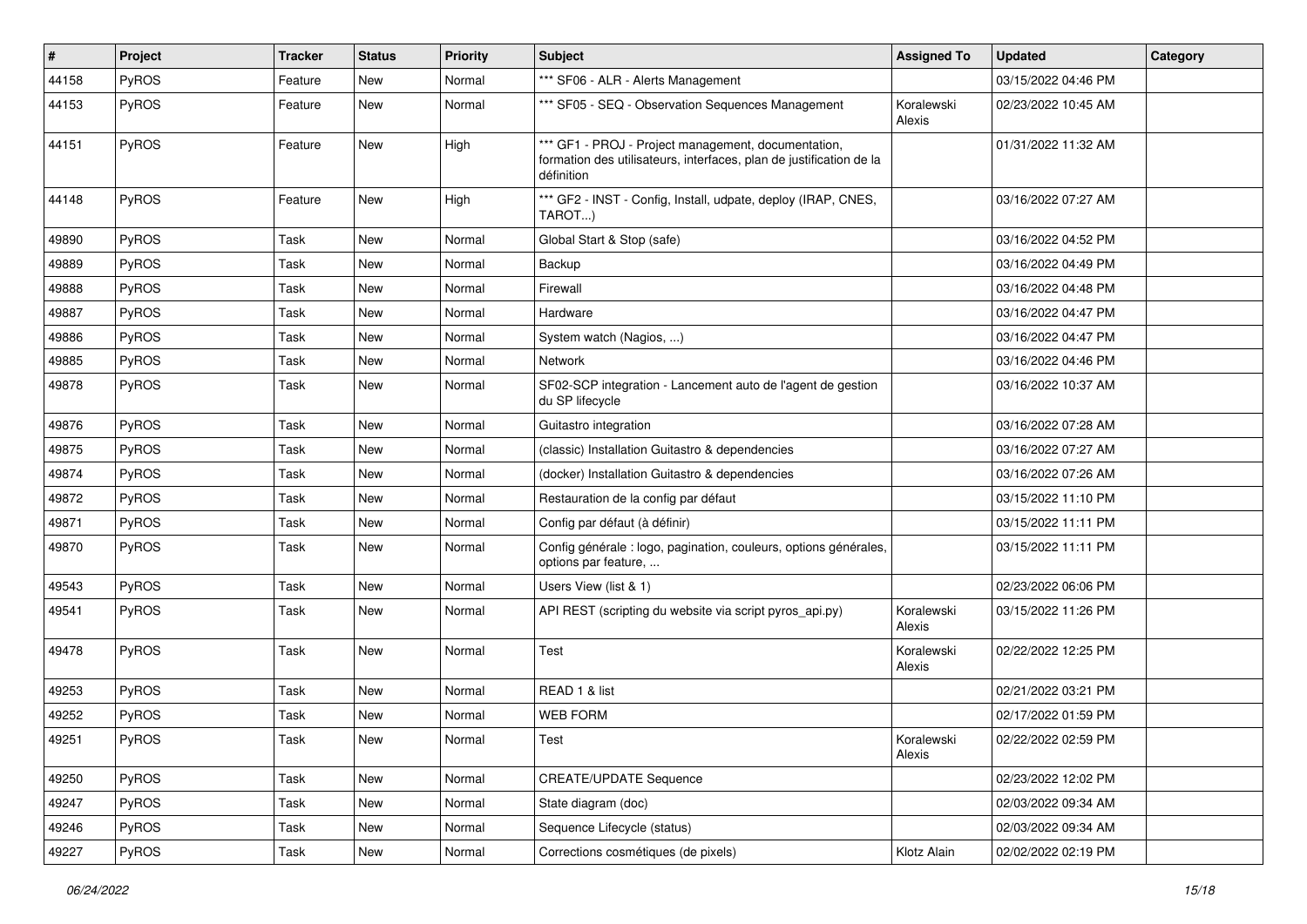| $\vert$ # | Project      | <b>Tracker</b> | <b>Status</b> | <b>Priority</b> | <b>Subject</b>                                                                                                                           | <b>Assigned To</b> | <b>Updated</b>      | Category  |
|-----------|--------------|----------------|---------------|-----------------|------------------------------------------------------------------------------------------------------------------------------------------|--------------------|---------------------|-----------|
| 49224     | PyROS        | Task           | New           | Normal          | Choisir le bias, le flat, et le dark (en fn des metadata)                                                                                | Klotz Alain        | 02/02/2022 02:19 PM |           |
| 49217     | PyROS        | Task           | <b>New</b>    | Normal          | 5 - (L2) Critères de qualité d'image (+ json QUAL)                                                                                       | Klotz Alain        | 02/02/2022 02:37 PM |           |
| 49216     | PyROS        | Task           | <b>New</b>    | Normal          | 4 - (L1c) - Combinaison d'images                                                                                                         | Klotz Alain        | 02/02/2022 02:36 PM |           |
| 49210     | PyROS        | Task           | New           | Normal          | <b>CONFIGURATION GENERALE</b>                                                                                                            |                    | 03/15/2022 11:11 PM |           |
| 49162     | PyROS        | Task           | <b>New</b>    | Normal          | Check sequence validity                                                                                                                  | Klotz Alain        | 02/03/2022 10:23 AM |           |
| 49157     | PyROS        | Task           | <b>New</b>    | Normal          | Super Super Agent qui surveille l'ensemble des super agents<br>sur chaque noeud (?)                                                      |                    | 01/31/2022 12:12 PM |           |
| 49156     | PyROS        | Task           | New           | Normal          | Super Agent qui démarre et stoppe les autres agents, et<br>surveille leur bonne santé (les relance si besoin) => sur<br>chaque noeud (?) |                    | 01/31/2022 12:12 PM |           |
| 49155     | PyROS        | Task           | <b>New</b>    | Normal          | Architecture décentralisée en plusieurs noeuds<br>(communication via BD)                                                                 |                    | 01/31/2022 12:09 PM |           |
| 49152     | PyROS        | Task           | <b>New</b>    | Normal          | RUN/EXEC - Start & Stop software (et Agents)                                                                                             |                    | 05/24/2022 02:55 PM |           |
| 49151     | <b>PyROS</b> | Task           | New           | Normal          | Script central (pyros.py)                                                                                                                |                    | 01/31/2022 11:36 AM |           |
| 49150     | PyROS        | Task           | New           | High            | Ajout du script PYROS wrapper sur pyros.py pour gérer<br>proprement tous les contextes d'appel                                           | Pallier Etienne    | 01/31/2022 11:36 AM | Evolution |
| 49149     | PyROS        | Task           | <b>New</b>    | High            | SCRIPT RUN (PYROS/pyros.py) (uniquement pour la partie<br>execution)                                                                     |                    | 05/24/2022 02:55 PM |           |
| 49137     | PyROS        | Task           | <b>New</b>    | Normal          | Integration Guitastro lib                                                                                                                | Klotz Alain        | 02/02/2022 03:27 PM |           |
| 49136     | PyROS        | Task           | <b>New</b>    | Normal          | GF04-SECU - Logging integration                                                                                                          |                    | 01/29/2022 12:54 AM |           |
| 49135     | PyROS        | Task           | <b>New</b>    | Normal          | SF15-SST integration                                                                                                                     |                    | 01/29/2022 12:48 AM |           |
| 49134     | <b>PyROS</b> | Task           | <b>New</b>    | Normal          | SF14-OBC integration                                                                                                                     |                    | 01/29/2022 12:52 AM |           |
| 49133     | PyROS        | Task           | <b>New</b>    | Normal          | SF13-IAF integration                                                                                                                     |                    | 01/29/2022 12:47 AM |           |
| 49132     | PyROS        | Task           | <b>New</b>    | Normal          | SF12-IAN integration                                                                                                                     |                    | 01/29/2022 12:48 AM |           |
| 49131     | <b>PyROS</b> | Task           | New           | Normal          | SF11-IPC integration                                                                                                                     |                    | 01/29/2022 12:46 AM |           |
| 49130     | PyROS        | Task           | <b>New</b>    | Normal          | SF10-CAL integration                                                                                                                     |                    | 01/29/2022 12:46 AM |           |
| 49129     | PyROS        | Task           | New           | Normal          | SF09-CMC integration                                                                                                                     |                    | 01/29/2022 12:46 AM |           |
| 49128     | PyROS        | Task           | New           | Normal          | SF08-EXE integration                                                                                                                     |                    | 01/29/2022 12:45 AM |           |
| 49127     | PyROS        | Task           | <b>New</b>    | Normal          | SF07-PLN integration                                                                                                                     |                    | 01/29/2022 12:45 AM |           |
| 49126     | <b>PyROS</b> | Task           | New           | Normal          | SF06-ALR integration                                                                                                                     |                    | 01/29/2022 12:45 AM |           |
| 49125     | PyROS        | Task           | New           | Normal          | SF05-SEQ integration                                                                                                                     |                    | 03/15/2022 11:03 PM |           |
| 49124     | PyROS        | Task           | New           | Normal          | SF04-SPV integration                                                                                                                     |                    | 01/29/2022 12:44 AM |           |
| 49123     | <b>PyROS</b> | Task           | New           | Normal          | SF03-ENV integration                                                                                                                     |                    | 01/29/2022 12:50 AM |           |
| 49122     | PyROS        | Task           | New           | Normal          | SF02-SCP integration                                                                                                                     |                    | 01/29/2022 12:50 AM |           |
| 49121     | PyROS        | Task           | New           | Normal          | SF01-USR integration                                                                                                                     |                    | 01/29/2022 12:50 AM |           |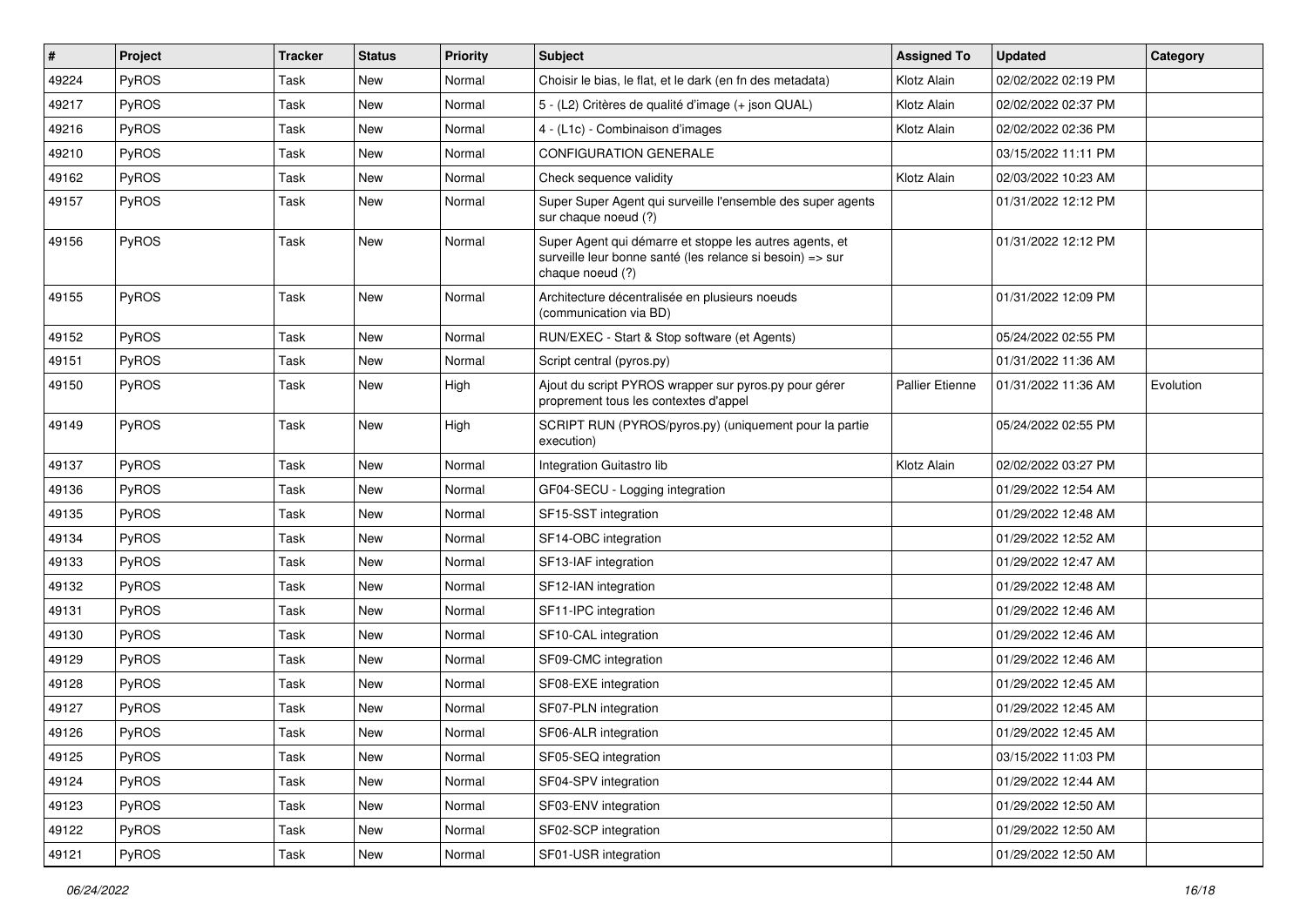| #     | Project      | <b>Tracker</b> | <b>Status</b> | <b>Priority</b> | <b>Subject</b>                                                                                   | <b>Assigned To</b> | <b>Updated</b>      | Category |
|-------|--------------|----------------|---------------|-----------------|--------------------------------------------------------------------------------------------------|--------------------|---------------------|----------|
| 49120 | <b>PyROS</b> | Task           | New           | Normal          | General Design (structure, design, responsive, CSS)                                              |                    | 01/29/2022 12:50 AM |          |
| 48307 | PyROS        | Task           | <b>New</b>    | Normal          | Send, Receive, and Process Commands (Agent <= > Agent)                                           |                    | 12/14/2021 02:57 PM |          |
| 48290 | PyROS        | Task           | New           | Normal          | Auto mode                                                                                        |                    | 12/14/2021 12:35 PM |          |
| 48289 | PyROS        | Task           | New           | Normal          | Entity (AgentDevice class)                                                                       |                    | 12/14/2021 12:32 PM |          |
| 48288 | PyROS        | Task           | <b>New</b>    | Normal          | Entity (DeviceController class)                                                                  |                    | 12/14/2021 12:31 PM |          |
| 48287 | PyROS        | Task           | <b>New</b>    | Normal          | cRuD (only Read & Delete) - View (& Kill) currently running<br>Agents                            |                    | 12/14/2021 12:26 PM |          |
| 48286 | PyROS        | Task           | New           | Normal          | Lancement auto et gestion des éventuels AgentDevices<br>associés                                 |                    | 12/14/2021 12:22 PM |          |
| 48285 | PyROS        | Task           | <b>New</b>    | Normal          | Lancement auto et gestion du DeviceController associé                                            |                    | 12/14/2021 12:22 PM |          |
| 48284 | PyROS        | Task           | <b>New</b>    | Normal          | Lancement auto et gestion des Components associés (qui sont<br>aussi des DeviceController)       |                    | 12/14/2021 12:20 PM |          |
| 48280 | PyROS        | Task           | <b>New</b>    | Normal          | Agent dérivé de l'Agent général (ex: AgentA, AgentB, AgentC,<br>ou AgentM pour le envmonitoring) |                    | 12/14/2021 03:00 PM |          |
| 48279 | PyROS        | Task           | <b>New</b>    | Normal          | General LOGGING (fichiers texte, écran en mode debug)                                            |                    | 03/16/2022 04:45 PM |          |
| 48278 | PyROS        | Task           | New           | High            | AGENT général (dont dépendent tous les agents et<br>AgentDevices)                                |                    | 01/29/2022 01:05 AM |          |
| 48276 | PyROS        | Task           | <b>New</b>    | Normal          | Scripts d'installation docker                                                                    |                    | 12/14/2021 11:44 AM |          |
| 48275 | <b>PyROS</b> | Task           | New           | Normal          | version PROD TNC Nouvelle Calédonie - instance docker de<br>production sur site final            |                    | 12/14/2021 11:42 AM |          |
| 48274 | PyROS        | Task           | <b>New</b>    | Normal          | version TEST TNC France - instance docker de test en France                                      |                    | 12/14/2021 11:42 AM |          |
| 48273 | <b>PyROS</b> | Task           | <b>New</b>    | Normal          | version DEV guitalens - instance docker sur serveur guitalens                                    |                    | 12/14/2021 11:46 AM |          |
| 48271 | PyROS        | Task           | New           | High            | CLASSIC installation (with venv)                                                                 |                    | 03/16/2022 07:27 AM |          |
| 48270 | PyROS        | Task           | New           | Normal          | SCRIPT INSTALL/UPDATE (PYROS/pyros.py) (uniquement<br>pour la partie install & update)           |                    | 02/23/2022 05:57 PM |          |
| 47447 | PyROS        | Task           | <b>New</b>    | Normal          | (F05) ACTIONS (CRUD), VIEWS, and AUTHORIZATIONS                                                  |                    | 02/23/2022 10:45 AM |          |
| 47446 | PyROS        | Task           | New           | Normal          | <b>DOSSIER SSI</b>                                                                               |                    | 10/11/2021 11:32 AM |          |
| 47445 | PyROS        | Task           | <b>New</b>    | Normal          | CAHIER DE RECETTE (NC)                                                                           |                    | 10/11/2021 11:31 AM |          |
| 47444 | PyROS        | Task           | New           | Normal          | MANUELS UTILISATION, INSTALLATION, ET<br><b>MAINTENANCE</b>                                      |                    | 10/11/2021 11:31 AM |          |
| 47443 | PyROS        | Task           | New           | Normal          | RAPPORT DES TESTS & VALIDATIONS (application du plan<br>de test)                                 |                    | 10/11/2021 11:31 AM |          |
| 47442 | PyROS        | Task           | New           | Normal          | PLAN DE TESTS ET DE VALIDATIONS                                                                  |                    | 10/11/2021 11:33 AM |          |
| 47441 | PyROS        | Task           | New           | Normal          | DOSSIER DE DÉFINITION                                                                            |                    | 10/11/2021 11:32 AM |          |
| 47440 | <b>PyROS</b> | Task           | New           | Normal          | <b>LIVRABLES</b>                                                                                 |                    | 10/11/2021 11:29 AM |          |
| 47439 | PyROS        | Task           | New           | Normal          | PA et PK CNES                                                                                    |                    | 01/31/2022 11:29 AM |          |